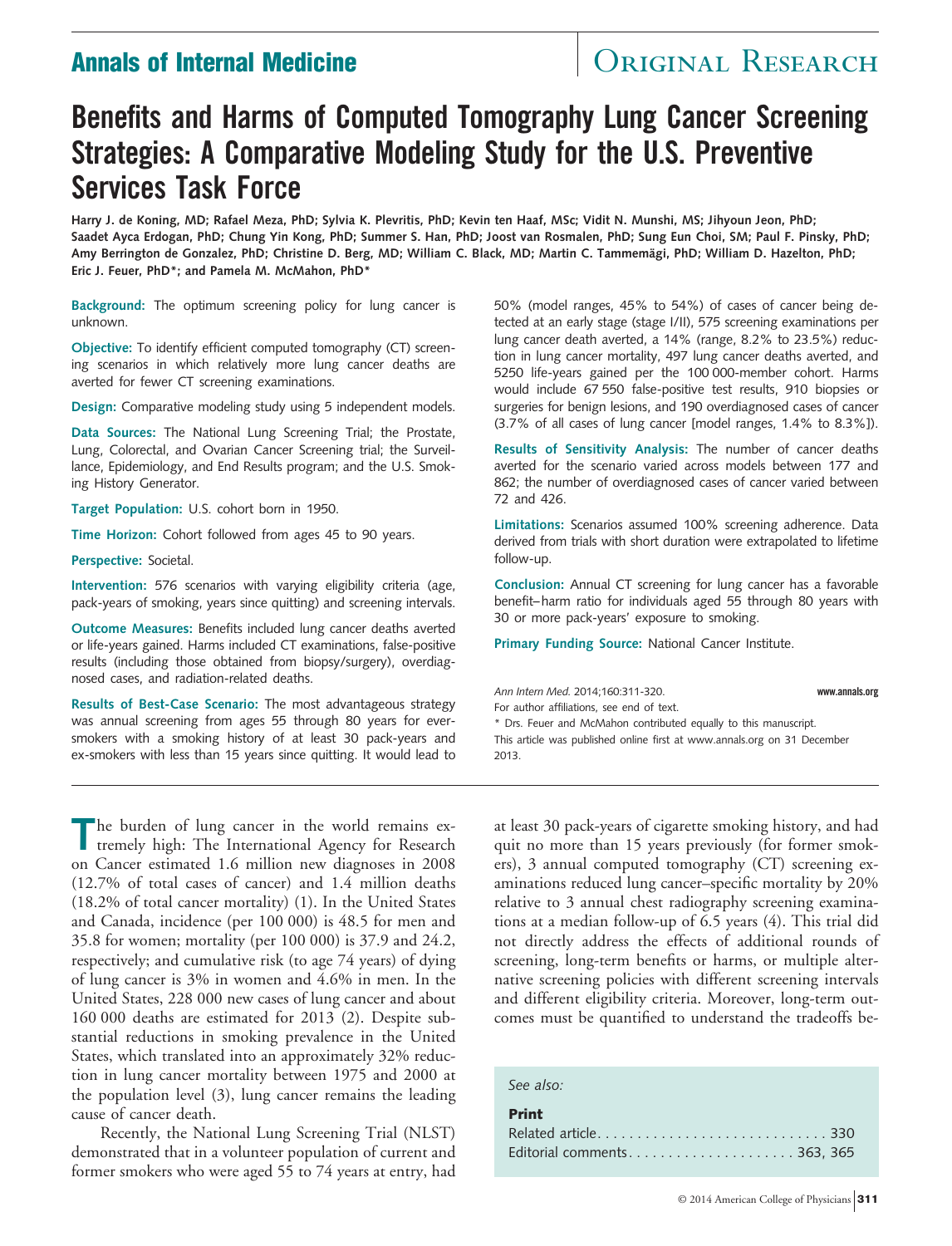tween benefits and potential harms involved with alternative screening strategies (5). In this study, we estimate future harms and benefits of lung cancer screening and identify a set of possible efficient lung cancer screening policies by using 5 separately developed microsimulation models calibrated to the 2 largest randomized, controlled trials on lung cancer screening. This work was initiated by the U.S. Preventive Services Task Force (USPSTF) to inform its recommendations on lung cancer screening.

### **METHODS**

#### **Calibration of 5 Models to Deidentified Lung Cancer Screening Data From the NLST and Prostate, Lung, Colorectal, and Ovarian Cancer Screening Trial**

We used 5 models calibrated to individual-level, deidentified data from the NLST (6) and the PLCO (Prostate, Lung, Colorectal, and Ovarian Cancer Screening) trial (7). The NLST enrolled 53 452 persons at high risk for lung cancer at 33 U.S. centers from August 2002 through April 2004. Participants were randomly assigned to undergo 3 annual screening examinations with low-dose CT (26 722 participants) or single-view posterior–anterior chest radiography (26 730 participants). The PLCO trial randomly assigned 154 901 participants aged 55 through 74 years at entry, 77 445 of whom were assigned to annual chest radiography and 77 456 to usual care between November 1993 and July 2001. There was no eligibility requirement concerning smoking. Although the PLCO trial compared chest radiography with no screening, it provided information on the natural history of lung cancer.

Groups of investigators at the following 5 institutions independently developed the models: Erasmus Medical Center in Rotterdam, the Netherlands (model E); Fred Hutchinson Cancer Research Center in Seattle, Washington (model F); the Massachusetts General Hospital in Boston, Massachusetts (model M); Stanford University in Stanford, California (model S); and the University of Michigan in Ann Arbor, Michigan (model U). Each model estimates screening effectiveness on the basis of a different set of assumptions that are key in predicting the effects of earlier treatment, and each model uses different mathematical formalisms and model structures. In essence, all the models account for the individual's age-specific smokingrelated risk for lung cancer, date and stage of lung cancer diagnosis, the corresponding lung cancer mortality, and the individual's life expectancy in the presence and absence of screening (**Appendix Figure 1**, available at [www.annals.org\)](http://www.annals.org).

For correct extrapolation of different possible screening scenarios, one must obtain the best estimates on several key parameters, including the duration of the screeningdetectable preclinical period (by test, age, histologic characteristics, and sex), sensitivity (by test, age, and sex), and improvement in prognosis by earlier detection and treat-

**312** 4 March 2014 Annals of Internal Medicine Volume 160 • Number 5 **www.annals.org**

ment. All models were first set to mimic the design of both trials (for example, setting the numbers of screening examinations and screening method, ages at screening, smoking history and sex of enrollees, and screening intervals). The models are validly calibrated when the key parameters—which may differ by model—can be estimated or adjusted to replicate the trial data closely. After calibration, the models reproduce the observed cumulative incidence of lung cancer (by stage, histologic characteristics, sex, age, type of detection, and round of screening) and lung cancer mortality in both groups of the trials. Close calibration to the 19% (95% CI, 7% to 25%) lung cancer mortality difference between groups of the NLST at 6 years of follow-up was prioritized (see **Appendix Figure 2** and **Appendix Table**, available at [www.annals.org,](http://www.annals.org) for key similarities and differences among the 5 models in calibration targets.)

### **Choosing Screening Programs and Expressing Harms and Benefits**

The modeling groups standardized input data on smoking histories and non–lung cancer mortality to simulate life histories of the U.S. cohort born in 1950 by using an updated version of the National Cancer Institute's Smoking History Generator (8–11). All models included other-cause mortality to differ by sex, age, smoking status, and smoking intensity. A set of 576 programs that varied frequency of CT screening for lung cancer (1-, 2-, or 3-year intervals), ages of starting (45, 50, 55, or 60 years) and stopping (75, 80, or 85 years) screening (assuming that a last screening examination is included at this age), and eligibility based on smoking history (10, 20, 30, or 40 pack-years; having quit smoking 10, 15, 20, or 25 years previously) was examined, with analyses run separately for men and women.

In all scenarios, perfect screening adherence was assumed. Once a person's characteristics did not satisfy the eligibility criteria (such as passing the limit of years since smoking cessation), he or she would not be invited for future screenings. Potential benefits are expressed as lung cancer deaths averted and life-years gained. Potential harms are expressed as the number of screening examinations plus follow-up imaging examinations, number of false-positive results (including findings on surgery and biopsy), number of overdiagnosed lung cancer cases, and number of radiation-related lung cancer deaths. Follow-up procedures were assumed to be consistent with the observed rate of examinations per positive screening examination in the NLST; 2 models used explicit follow-up algorithms based on nodule size thresholds. False-positive results were estimated as a direct proportion to the number of CT screening examinations, as based on the average in 3 rounds of the NLST; we assumed that a false-positive result in a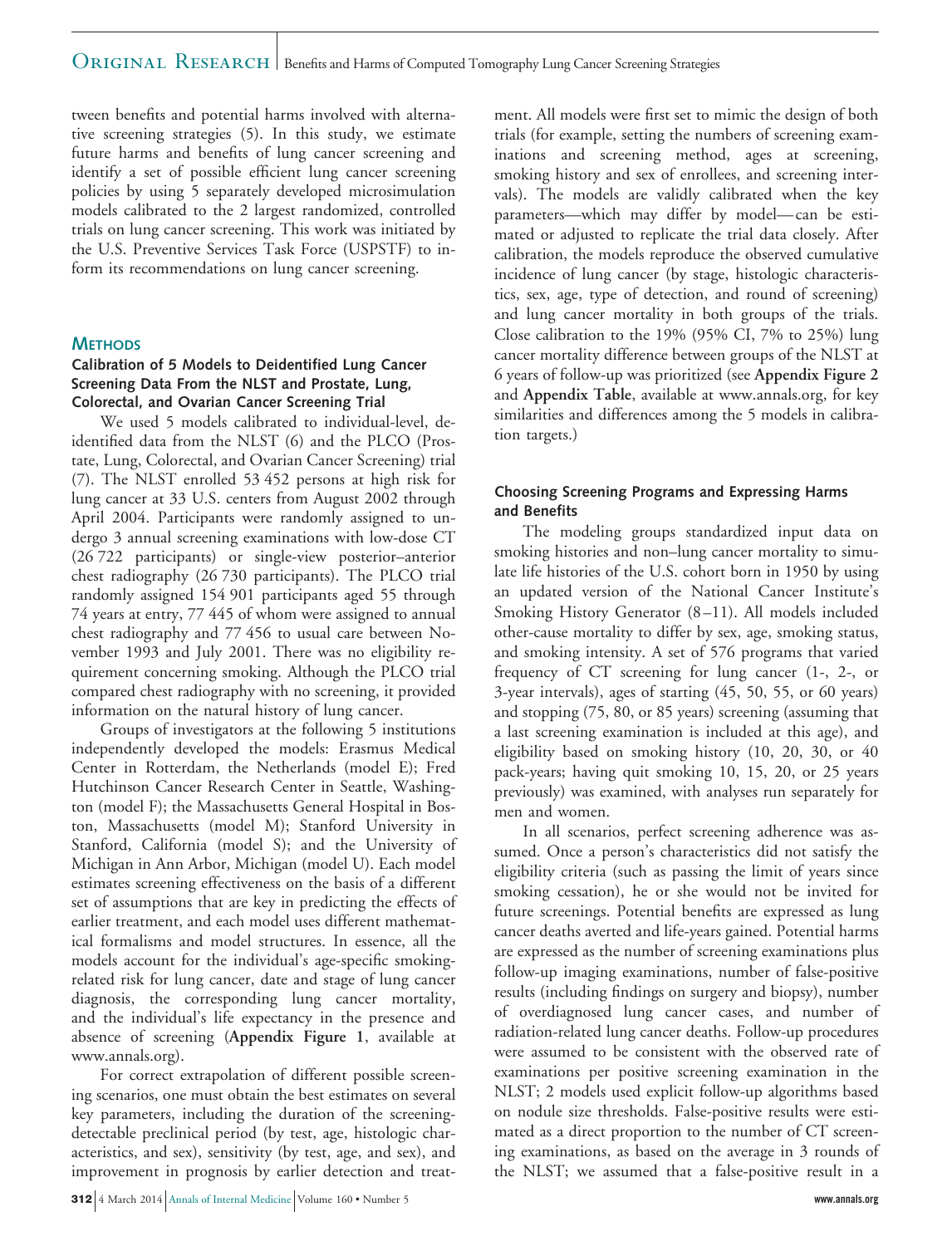given round did not influence the probability of a falsepositive result in subsequent rounds.

Overdiagnosed cases are the additional number of lung cancer cases detected in the screening scenarios compared with the estimated number of cases diagnosed in the absence of screening (12). All models simulate the underlying natural history of lung cancer (separately by histologic type) in individuals and include dose–response modules that relate a detailed cigarette smoking history over time to lung cancer risk. Each comparison is based on an identical underlying simulated cohort of individuals with the same smoking histories, sex composition, and potential times of other-cause death. Another scenario that reflects overdiagnosis is a person who has lung cancer that is expected to be clinically detected after death from other causes but whose cancer in the screening scenario is detected before death from other causes.

For all measures of benefits and harms, expressed per 100 000 persons, a cohort of persons born in 1950 was followed from ages 45 to 90 years. We identified "efficient" scenarios as those that prevented the most lung cancer deaths for the same number of CT screening examinations (not including follow-up scans). Model results were compared by using the data envelopment analysis method (13), which is an engineering-based approach for selecting efficient scenarios from among a collection of alternatives. In simple terms, it finds programs that are near the efficient frontier, with consideration given to whether one is prioritizing maximizing benefits (that is, deaths averted [*y*-axis]) or minimizing harms (that is, CT screening examinations [*x*-axis]). For each model's results, we generated a rank score (decile of distance from the model's frontier) for each scenario not on the frontier. We identified scenarios on (score 0) or closest to (first 3 deciles) the frontier of at least 3 models. Two models (F and M) were used to estimate radiation-related lung cancer cases (see the **Appendix**, available at [www.annals.org\)](http://www.annals.org). All results were averaged across all 5 models. Finally, an advantageous scenario was selected that was efficient and led to a substantial reduction in lung cancer mortality and life-years gained at reasonable harms. The number of screening examinations needed was similar to (a continuous) NLST scenario and to breast and colorectal cancer screening guidelines, given manpower and resources.

#### **Role of the Funding Source**

The National Cancer Institute supported the infrastructure for the Cancer Intervention and Surveillance Modeling Network models. The Agency for Healthcare Research and Quality funded this work and provided review. The authors worked with USPSTF members to specify the overall questions. These data did not include personally identifying information and were therefore exempt from institutional review board review.

### **RESULTS**

### **Benefits and Harms of Efficient Scenarios**

Of the 576 possible programs, 120 were on or close to the efficient frontier, where no alternative that provides more lung cancer deaths averted for fewer CT screening examinations exists. **Table 1** shows the benefits of 26 topranked triennial, biennial, and annual scenarios, as well as benefits of a 27th program that was most similar to the NLST strategy but was not among the consensus efficient programs. None of the top-ranked scenarios had a starting age of 45 years. For the top-ranked triennial and biennial efficient programs, the starting age was 60 years and the minimum number of pack-years was 40 (with 1 exception). Triennial screening programs led to limited reductions in lung cancer mortality: from 4.6% to 6% in this cohort (range, 1.7% to 9.5% across models). Biennial programs led to 6.5% to 9.6% reductions in lung cancer mortality (range, 2.3% to 14.8% across models). When we compared the least intensive program (60-80-40-10, with values arranged per the following order: start age–stop age– minimum pack-years–maximum years since quitting smoking) of triennial to biennial screening, the additional percentage of lung cancer deaths averted was about 40%, at the expense of about 50% additional screening examinations (see **Appendix Figure 3**, available at [www.annals](http://www.annals.org) [.org\)](http://www.annals.org). Annual screening scenarios provided substantially more benefit, leading to 11% to 21.2% reductions in lung cancer mortality (range, 4.3% to 39.1% across models). In these scenarios, 48.1% to 56.9% of lung cancer cases were detected at stage I/II, compared with 37.4% without screening. The scenario most similar to the NLST criteria (A [annual]-55-75-30-15) led to fewer lung cancer deaths averted but more screenings compared with the next-mostintensive program (A-60-80-30-25).

**Table 2** summarizes the most important harms associated with the scenarios. The number of follow-up imaging procedures and false-positive results increased proportionally to the number of CT screening examinations needed in each scenario, leading to 1.0 to 4.9 false-positive results per person screened. Decreasing the minimum pack-years eligibility criteria from 30 to 20 pack-years and to 10 pack-years in annual scenarios provided a relatively small increase in lung cancer deaths averted versus the large number of additional CT scans. Although these are still efficient scenarios, they require substantially more CT screening examinations (both overall and per person) and follow-up procedures, and false-positive results increase proportionally. Overdiagnosis ranged from 1.5% to 6.6% of all lung cancer cases, or 8.7% to 13.5% of screeningdetected lung cancer cases.

#### **Lung Cancer Deaths Averted and Life-Years Gained**

Clinical concerns about the potential for increased operative mortality in older individuals with a history of heavy smoking, as well as increased comorbidity and reduced eligibility for surgery with curative intent at higher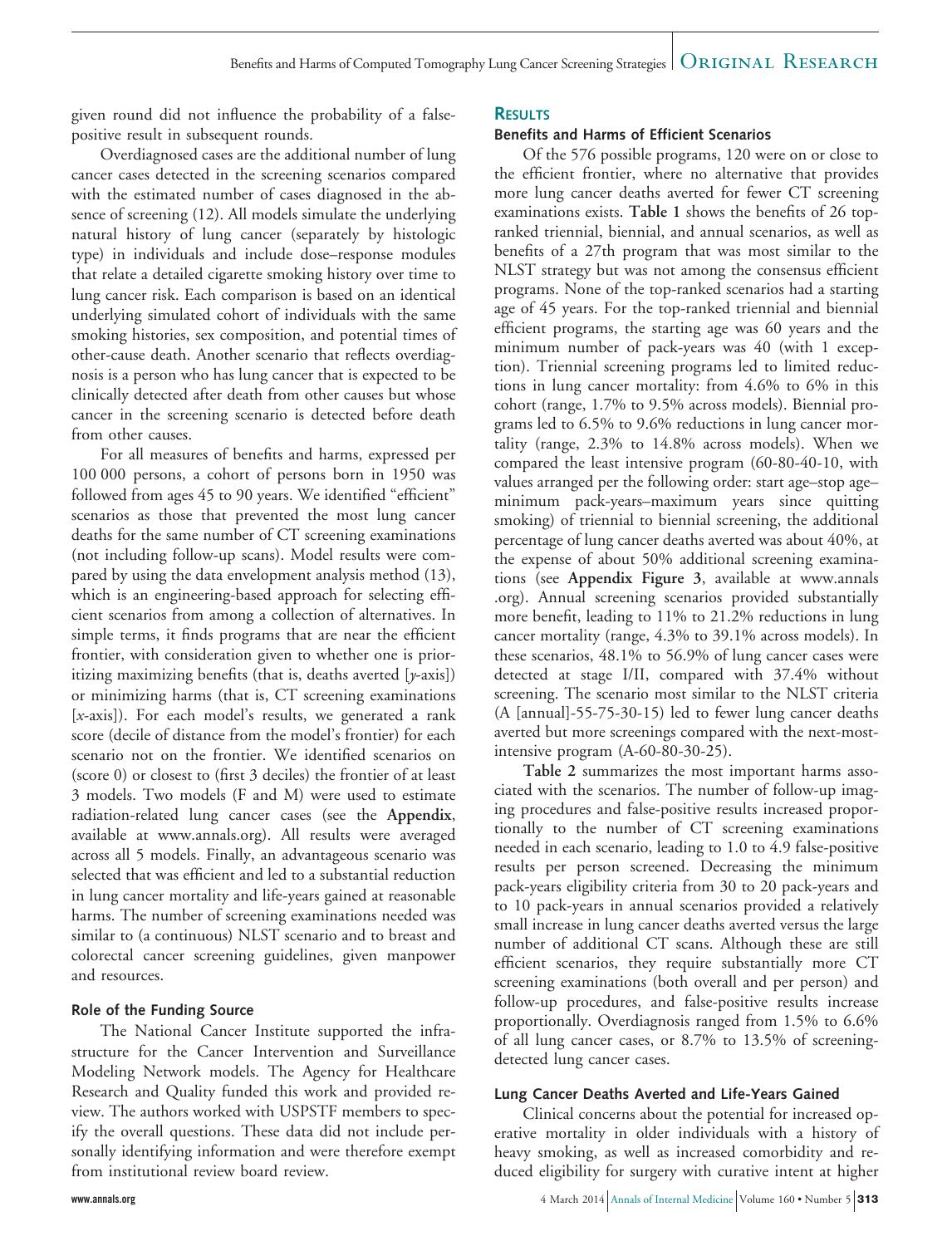*Table 1.* **Benefits of 26 Selected Efficient Screening Programs and a Screening Program Most Similar to Eligibility Criteria for the National Lung Screening Trial\***

| Frequency-Start<br>Age $(y)$ -Stop<br>Age (y)-Pack-<br>Years-Years<br><b>Since Quitting</b> | Cohort<br>Eligible,<br>% | <b>CT</b> Screening<br>Examinations.<br>$\mathsf{n}$ | Screening-<br><b>Detected</b><br>Cases. n | <b>Total Cases</b><br>Detected at<br>an Early<br>Stage, %+ | Reduction<br>in Lung<br>Cancer<br>Mortality,<br>% | Lung<br>Cancer<br>Deaths<br>Averted,<br>n <sup>±</sup> | Life-Years<br>Gained | Life-Years<br>Gained<br>per Lung<br>Cancer<br>Death<br>Averted | Screening<br><b>Examinations</b><br>per Life-Year<br>Gained, n | Screening<br>Examinations<br>per Lung<br>Cancer Death<br>Averted. n |
|---------------------------------------------------------------------------------------------|--------------------------|------------------------------------------------------|-------------------------------------------|------------------------------------------------------------|---------------------------------------------------|--------------------------------------------------------|----------------------|----------------------------------------------------------------|----------------------------------------------------------------|---------------------------------------------------------------------|
| $T-60-80-40-10$                                                                             | 11.2                     | 45 685                                               | 787                                       | 42.0                                                       | 4.6                                               | 172                                                    | 1823                 | 10.6                                                           | 25                                                             | 265                                                                 |
| $T-60-85-40-10$                                                                             | 11.3                     | 48 317                                               | 943                                       | 42.6                                                       | 5.1                                               | 190                                                    | 1894                 | 10.0                                                           | 26                                                             | 254                                                                 |
| $T-60-85-40-15$                                                                             | 12.0                     | 55 316                                               | 1043                                      | 43.3                                                       | 5.4                                               | 201                                                    | 2000                 | 10.0                                                           | 28                                                             | 275                                                                 |
| T-60-85-40-25                                                                               | 13.0                     | 66 333                                               | 1139                                      | 44.1                                                       | 6.0                                               | 225                                                    | 2252                 | 10.0                                                           | 29                                                             | 294                                                                 |
| B-60-80-40-10                                                                               | 11.2                     | 67 167                                               | 1072                                      | 44.0                                                       | 6.5                                               | 241                                                    | 2526                 | 10.5                                                           | 27                                                             | 278                                                                 |
| B-60-85-40-10                                                                               | 11.3                     | 69 662                                               | 1181                                      | 44.3                                                       | 6.9                                               | 256                                                    | 2665                 | 10.4                                                           | 26                                                             | 272                                                                 |
| B-60-85-40-15                                                                               | 12.0                     | 79 757                                               | 1279                                      | 45.3                                                       | 7.4                                               | 275                                                    | 2882                 | 10.5                                                           | 28                                                             | 290                                                                 |
| B-60-80-40-25                                                                               | 13.0                     | 90 337                                               | 1279                                      | 45.5                                                       | 7.7                                               | 286                                                    | 3017                 | 10.6                                                           | 30                                                             | 315                                                                 |
| B-60-85-40-25                                                                               | 13.0                     | 95 914                                               | 1536                                      | 46.3                                                       | 8.4                                               | 312                                                    | 3045                 | 9.8                                                            | 32                                                             | 307                                                                 |
| B-60-85-30-20                                                                               | 17.9                     | 127 046                                              | 1744                                      | 47.5                                                       | 9.6                                               | 358                                                    | 3451                 | 9.6                                                            | 37                                                             | 354                                                                 |
| A-60-80-40-25§                                                                              | 13.0                     | 171 924                                              | 1664                                      | 48.1                                                       | 11.0                                              | 410                                                    | 4211                 | 10.3                                                           | 41                                                             | 419                                                                 |
| A-60-85-40-25                                                                               | 13.0                     | 185 451                                              | 1911                                      | 49.4                                                       | 12.1                                              | 449                                                    | 4203                 | 9.4                                                            | 44                                                             | 413                                                                 |
| A-55-85-40-20                                                                               | 14.0                     | 220 505                                              | 1967                                      | 50.0                                                       | 13.0                                              | 485                                                    | 4811                 | 9.9                                                            | 46                                                             | 454                                                                 |
| A-55-80-40-25§                                                                              | 13.9                     | 221 606                                              | 1782                                      | 49.2                                                       | 12.3                                              | 458                                                    | 4777                 | 10.4                                                           | 46                                                             | 483                                                                 |
| A-60-80-30-25§                                                                              | 18.8                     | 253 095                                              | 1983                                      | 50.4                                                       | 13.3                                              | 495                                                    | 4940                 | 10.0                                                           | 51                                                             | 511                                                                 |
| A-55-75-30-15                                                                               | 19.2                     | 265 049                                              | 1646                                      | 48.4                                                       | 12.3                                              | 459                                                    | 5375                 | 11.7                                                           | 49                                                             | 577                                                                 |
| A-60-85-30-25                                                                               | 18.8                     | 271 152                                              | 2263                                      | 52.1                                                       | 14.7                                              | 547                                                    | 5322                 | 9.7                                                            | 51                                                             | 495                                                                 |
| A-50-85-40-25                                                                               | 14.6                     | 281 218                                              | 2159                                      | 51.4                                                       | 14.6                                              | 542                                                    | 5908                 | 10.9                                                           | 48                                                             | 518                                                                 |
| A-55-80-30-15§                                                                              | 19.3                     | 286813                                               | 1971                                      | 50.5                                                       | 14.0                                              | 521                                                    | 5517                 | 10.6                                                           | 52                                                             | 550                                                                 |
| A-60-80-20-25§                                                                              | 24.8                     | 327 024                                              | 2419                                      | 51.9                                                       | 15.4                                              | 573                                                    | 5707                 | 10.0                                                           | 57                                                             | 570                                                                 |
| A-55-80-30-25§                                                                              | 20.4                     | 342 880                                              | 2288                                      | 52.1                                                       | 15.8                                              | 588                                                    | 6321                 | 10.8                                                           | 54                                                             | 583                                                                 |
| A-60-85-20-25                                                                               | 24.8                     | 348 894                                              | 2779                                      | 53.7                                                       | 16.8                                              | 624                                                    | 5934                 | 9.5                                                            | 59                                                             | 559                                                                 |
| A-55-80-20-25§                                                                              | 27.4                     | 455 381                                              | 2543                                      | 53.9                                                       | 17.9                                              | 664                                                    | 7092                 | 10.7                                                           | 64                                                             | 685                                                                 |
| A-55-85-20-25                                                                               | 27.4                     | 477 334                                              | 2955                                      | 55.6                                                       | 19.1                                              | 712                                                    | 7490                 | 10.5                                                           | 64                                                             | 670                                                                 |
| A-55-80-10-25§                                                                              | 36.0                     | 561 744                                              | 2803                                      | 55.2                                                       | 19.4                                              | 721                                                    | 7693                 | 10.7                                                           | 73                                                             | 777                                                                 |
| A-50-80-20-25                                                                               | 29.0                     | 588 516                                              | 2732                                      | 55.2                                                       | 20.0                                              | 743                                                    | 8530                 | 11.5                                                           | 69                                                             | 792                                                                 |
| A-50-85-20-25                                                                               | 29.0                     | 610 443                                              | 3153                                      | 56.9                                                       | 21.2                                              | 787                                                    | 8948                 | 11.4                                                           | 68                                                             | 775                                                                 |

A = annual; B = biennial; CT = computed tomography; T = triennial.<br>\* Numbers are per a 100 000-person cohort followed from ages 45 to 90 years and are based on averaged estimates across the 5 models. The screening programs as follows: Frequency–age start–age stop–minimum pack-years–maximum years since quitting. Note that these mortality reductions are different from the observed point estimate in the National Lung Screening Trial because in our cohort analysis only eligible persons are screened (dilution) and it is a lifetime reduction compared with 6-years' follow-up in the trial.

† Average percentage of cases detected at an early (I/II) stage in the no-screening scenario was 37.4%. Incident number of cases in the no-screening scenario was 5119 per 100 000 persons.

‡ Average number of lung cancer deaths in the no-screening scenario was 3719 (per 100 000-person cohort).

§ Seven programs are the consensus-efficient, annual programs (minimum start age 55) with a stop age of 80 years and screening counts between 200 000 and 600 000, plus an eighth program (A60-80-40-25) with just under 200 000 screening examinations included as a reference program. Note that in this table the columns that include lung cancer deaths averted do not include radiation-related lung cancer deaths (these are presented in **Table 2**).

- Denotes eligibility most similar to that in the National Lung Screening Trial.

age limits, led us to focus on scenarios with stopping ages of 80 years or younger. **Figure 1** shows the effect of expanding the smoking eligibility in the age range of 55 through 80 years, beyond the criteria similar to those used in NLST: for example, to 25 years since quitting (A-55- 80-30-25) or 20 or fewer pack-years (A-55-80-20-25 or A-55-80-10-25). More lung cancer deaths may be averted with more CT screening examinations, but there are diminishing returns (although not at a single distinct point). The A-60-80-20-25 scenario, which extends eligibility to individuals with fewer pack-years but starting at a later age, was still efficient with respect to number of screening examinations and lung cancer deaths averted, but it provided relatively fewer life-years gained than did A-55-80-30-15. For the 3 consecutive scenarios of A-55-80-30-15, A-60- 80-20-25, and A-55-80-30-25, the number of screening examinations per lung cancer death averted increased progressively (550, 570, and 583 examinations), whereas the number of screening examinations per life-year gained was the highest (that is, the worst) for A-60-80-20-25 (52, 57, and 54 examinations). The A-60-80-20-25 scenario also resulted in the highest number and percentage of overdiagnosed cases.

#### **Advantageous Scenario**

Of the efficient scenarios, annual screening in the age range of 55 through 80 years had substantial benefits while maintaining a moderate level of harms. We judged a strategy that was similar to the NLST criteria—starting screening at age 55 years, but ending through age 80 years for ever-smokers with a smoking history of at least 30 packyears, and no more than 15 years since quitting for former smokers (A-55-80-30-15)—as the advantageous scenario with the optimum balance of benefits and harms.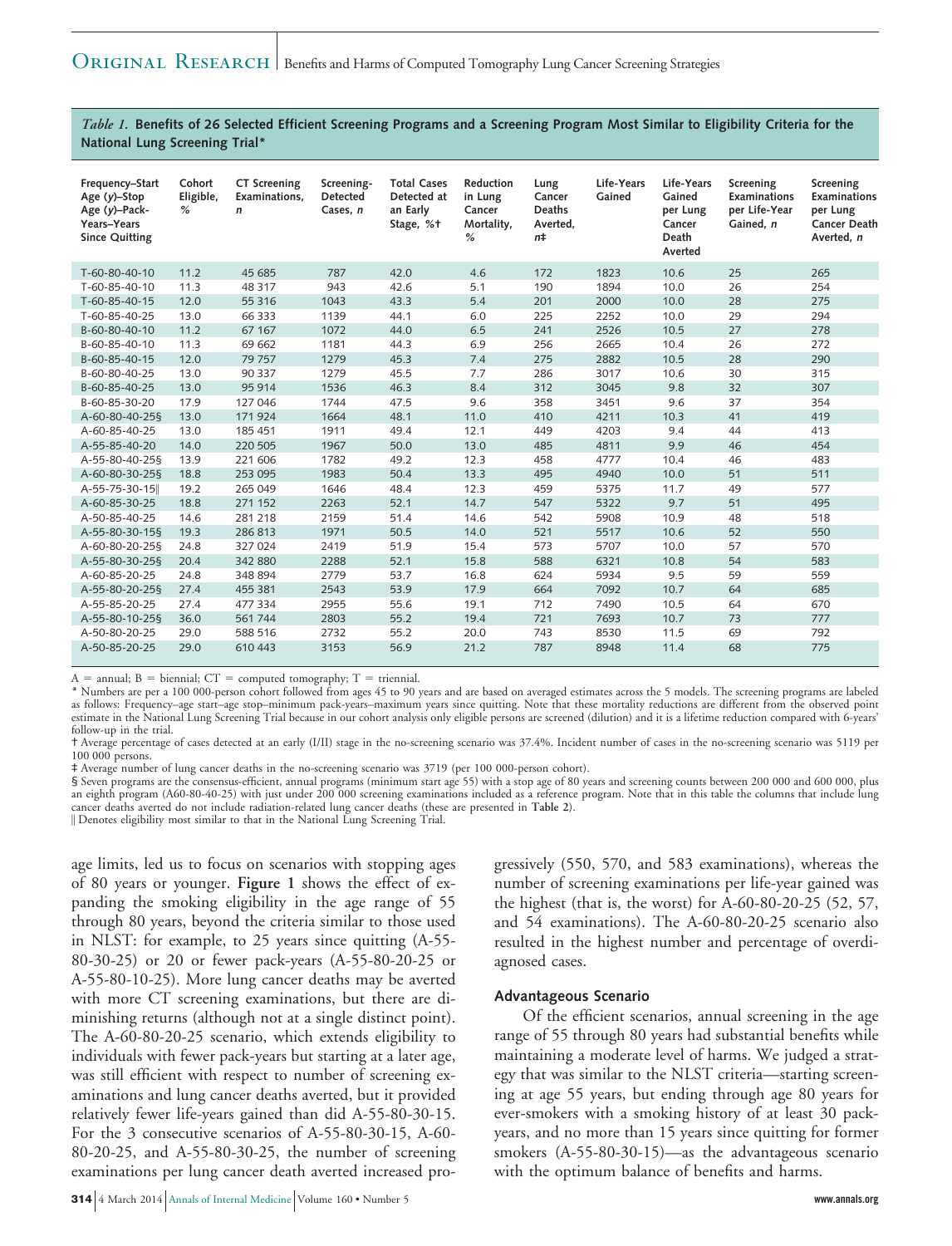**Table 3** summarizes the modeled data (14–19) about harms and benefits associated with that scenario expressed per 100 000 45-year-old persons born in 1950 and followed through age 90 years. The upper- and lower-bound estimates presented in the table are ranges found across the 5 different models and not CIs. The table illustrates that 19 300 of 100 000 individuals would be eligible for screening at some point in their lifetime. Without screening, lung cancer will be diagnosed in 5119 and 3719 will die of the disease. Assuming 100% adherence to screening, 50.5% of cases of lung cancer will be detected at an early (I/II) stage. There will be 497 fewer lung cancer deaths, and these persons will on average gain 10.6 life-years per death averted. They will also be prevented from experiencing advanced disease and its treatment. On the negative side, 67 550 false-positive results would be expected (19 300 individuals  $\times$  3.5 average false-positive results per individual), leading to 910 surgeries or biopsies for benign disease. There would be 1970 persons with a diagnosis of

lung cancer made earlier than would have occurred if they had not been screened, and about 10% of these cancer cases would otherwise never have been diagnosed during their lifetime (190 cases).

Increasing the number of pack-years to 40 but extending the years since having quit smoking from 15 to 25 in the age range of 55 to 80 years decreased the percentage eligible from 19.3% to 13.9%; however, these individuals would have an average of 1 more screening examination during their lifetime, thereby increasing harms (**Table 2**). The same scenario for persons with 20 pack-years (instead of 30) or more increased the number of lung cancer deaths averted by 12.9%, but this means 33% more CT screening examinations in the population, with a proportional increase in false-positive test results (**Tables 1** and **2**). Extending eligibility to 10 pack-years or more resulted in 8.6% more deaths averted for 23% more CT scans.

Figure 2 (top) shows the reductions in lung cancer mortality for the 8 (labeled) scenarios for each model

#### *Table 2.* **Harms of 26 Selected Efficient Screening Programs and a Screening Program Most Similar to Eligibility Criteria for the National Lung Screening Trial\***

| Frequency-Start<br>Age $(y)$ -Stop<br>Age $(y)$ -Pack-<br>Years-Years<br><b>Since Quitting</b> | <b>CT Screening</b><br>Examinations.<br>$\mathsf{n}$ | <b>Total CT</b><br>Examinations.<br>Including<br>Screening, n | Average<br>Screening<br><b>Examinations</b><br>per Person<br>Screened, n | Average<br><b>False-Positive</b><br><b>Results per</b><br>Person<br>Screened, n | Overdiagnosed<br>Cases, n | Overdiagnosis,<br>% of all<br>casest | Overdiagnosis,<br>$%$ of<br>screening-<br>detected cases | Radiation-<br>Related<br>Lung Cancer<br>Deaths, n# |
|------------------------------------------------------------------------------------------------|------------------------------------------------------|---------------------------------------------------------------|--------------------------------------------------------------------------|---------------------------------------------------------------------------------|---------------------------|--------------------------------------|----------------------------------------------------------|----------------------------------------------------|
| T-60-80-40-10                                                                                  | 45 685                                               | 55 696                                                        | 4.1                                                                      | 1.0                                                                             | 79                        | 1.5                                  | 10.1                                                     | 9                                                  |
| $T-60-85-40-10$                                                                                | 48 317                                               | 58 677                                                        | 4.3                                                                      | 1.0                                                                             | 98                        | 1.9                                  | 10.5                                                     | 10                                                 |
| T-60-85-40-15                                                                                  | 55 316                                               | 66 677                                                        | 4.6                                                                      | 1.1                                                                             | 119                       | 2.3                                  | 11.6                                                     | 10                                                 |
| $T-60-85-40-25$                                                                                | 66 3 33                                              | 79 267                                                        | 5.1                                                                      | 1.2                                                                             | 147                       | 2.8                                  | 13.1                                                     | 11                                                 |
| B-60-80-40-10                                                                                  | 67 1 67                                              | 80 0 68                                                       | 6.0                                                                      | 1.4                                                                             | 116                       | 2.2                                  | 10.9                                                     | 11                                                 |
| B-60-85-40-10                                                                                  | 69 662                                               | 82 874                                                        | 6.2                                                                      | 1.4                                                                             | 129                       | 2.5                                  | 11.0                                                     | 11                                                 |
| B-60-85-40-15                                                                                  | 79 757                                               | 94 3 8 3                                                      | 6.7                                                                      | 1.6                                                                             | 156                       | 3.0                                  | 12.4                                                     | 12                                                 |
| B-60-80-40-25                                                                                  | 90 337                                               | 106 512                                                       | 7.0                                                                      | 1.6                                                                             | 151                       | 2.9                                  | 12.0                                                     | 13                                                 |
| B-60-85-40-25                                                                                  | 95914                                                | 112 810                                                       | 7.4                                                                      | 1.7                                                                             | 184                       | 3.5                                  | 12.2                                                     | 13                                                 |
| B-60-85-30-20                                                                                  | 127 046                                              | 148 518                                                       | 7.1                                                                      | 1.7                                                                             | 197                       | 3.8                                  | 11.5                                                     | 16                                                 |
| A-60-80-40-25§                                                                                 | 171924                                               | 199 035                                                       | 13.3                                                                     | 3.1                                                                             | 183                       | 3.5                                  | 11.2                                                     | 17                                                 |
| A-60-85-40-25                                                                                  | 185 451                                              | 214 351                                                       | 14.3                                                                     | 3.3                                                                             | 241                       | 4.6                                  | 12.9                                                     | 17                                                 |
| A-55-85-40-20                                                                                  | 220 505                                              | 254 083                                                       | 15.8                                                                     | 3.7                                                                             | 224                       | 4.3                                  | 11.6                                                     | 19                                                 |
| A-55-80-40-25§                                                                                 | 221 606                                              | 255 398                                                       | 15.9                                                                     | 3.7                                                                             | 194                       | 3.7                                  | 11.1                                                     | 20                                                 |
| A-60-80-30-25§                                                                                 | 253 095                                              | 291 667                                                       | 13.5                                                                     | 3.1                                                                             | 231                       | 4.4                                  | 11.9                                                     | 21                                                 |
| A-55-75-30-15                                                                                  | 265 049                                              | 305 181                                                       | 13.8                                                                     | 3.2                                                                             | 141                       | 2.7                                  | 8.7                                                      | 24                                                 |
| A-60-85-30-25                                                                                  | 271 152                                              | 312 130                                                       | 14.4                                                                     | 3.4                                                                             | 296                       | 5.6                                  | 13.5                                                     | 20                                                 |
| A-50-85-40-25                                                                                  | 281 218                                              | 323 024                                                       | 19.3                                                                     | 4.5                                                                             | 243                       | 4.6                                  | 11.5                                                     | 22                                                 |
| A-55-80-30-15§                                                                                 | 286813                                               | 329 809                                                       | 14.9                                                                     | 3.5                                                                             | 190                       | 3.7                                  | 9.9                                                      | 24                                                 |
| A-60-80-20-25§                                                                                 | 327 024                                              | 376 098                                                       | 13.2                                                                     | 3.1                                                                             | 232                       | 4.4                                  | 9.8                                                      | 25                                                 |
| A-55-80-30-25§                                                                                 | 342 880                                              | 393 611                                                       | 16.9                                                                     | 3.9                                                                             | 224                       | 4.3                                  | 10.0                                                     | 25                                                 |
| A-60-85-20-25                                                                                  | 348 894                                              | 400 898                                                       | 14.1                                                                     | 3.3                                                                             | 328                       | 6.2                                  | 12.2                                                     | 23                                                 |
| A-55-80-20-25§                                                                                 | 455 381                                              | 521 943                                                       | 16.6                                                                     | 3.9                                                                             | 258                       | 4.9                                  | 10.4                                                     | 31                                                 |
| A-55-85-20-25                                                                                  | 477 334                                              | 546838                                                        | 17.4                                                                     | 4.1                                                                             | 348                       | 6.6                                  | 12.2                                                     | 30                                                 |
| A-55-80-10-25§                                                                                 | 561744                                               | 643 001                                                       | 15.6                                                                     | 3.6                                                                             | 259                       | 4.9                                  | 9.5                                                      | 35                                                 |
| A-50-80-20-25                                                                                  | 588 516                                              | 673 103                                                       | 20.3                                                                     | 4.7                                                                             | 256                       | 4.9                                  | 9.6                                                      | 38                                                 |
| A-50-85-20-25                                                                                  | 610 443                                              | 697 962                                                       | 21.1                                                                     | 4.9                                                                             | 344                       | 6.5                                  | 11.3                                                     | 37                                                 |

 $CT =$  computed tomography.

\* Numbers are per a 100 000-person cohort followed from ages 45 to 90 years and are based on averaged estimates across the 5 models. The screening programs are labeled as follows: frequency (A = annual, B = biennial, and T = triennial)–age start–age stop–minimum pack-years–maximum years since quitting. Overdiagnosed cases are slightly overestimated because all counts are up to age 90 years (some cases detected early will appear clinically after age 90 years).

† Incident number of cases in the no-screening scenario was 5119 per 100 000 persons; the number of lung cancer deaths was 3719 per 100 000 persons.

‡ Average of 2 models.

§ Seven programs are the consensus-efficient, annual programs (minimum start age 55) with a stop age of 80 years and screening counts between 200 000 and 600 000, plus an eighth program (A60-80-40-25) with just under 200 000 screening examinations included as a reference program. - Denotes eligibility most similar to that of the National Lung Screening Trial.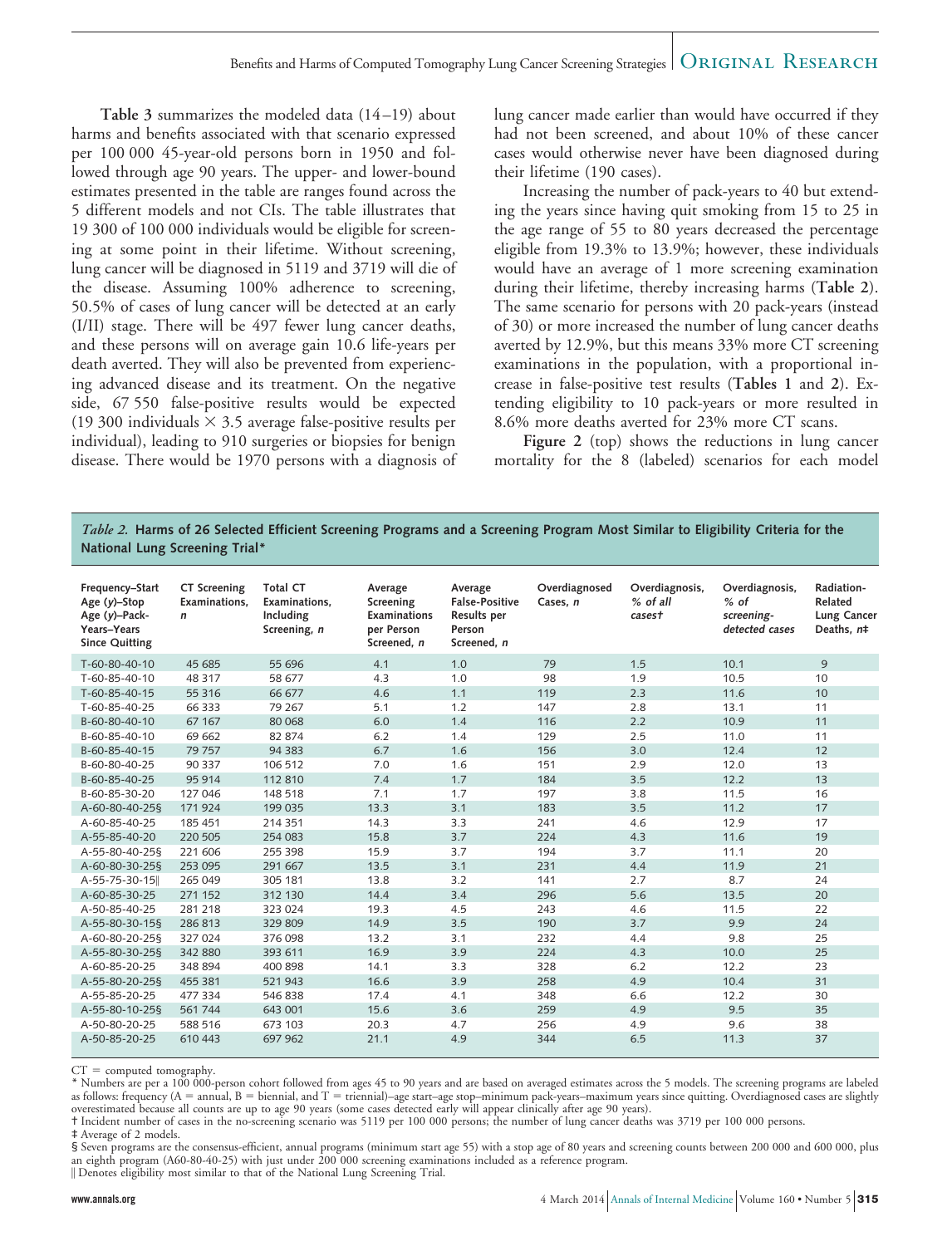*Figure 1.* **Estimated lung cancer mortality reduction (as percentage of total lung cancer mortality in cohort) and life-years gained (averages of 5 models) from annual CT screening, for programs with minimum eligibility age of 55 years and maximum of 80 years at different smoking eligibility cutoffs and NLST scenario (A-55-75-30-15).**



The average number of CT screening examinations (5 models) is shown on *x*-axis. The graph plots the average number of CT screening examinations against the percentage reduction of lung cancer mortality (*top*) or life-years gained (*bottom*) for each screening scenario (versus no screening) that was estimated for 100 000 individuals of the 1950 cohort followed from ages 45 to 90 years. Programs are labeled as follows: frequency–start age–stop age–minimum pack-years–maximum years since quitting smoking. The reductions in lung cancer mortality differ from the point estimate of the reduction reported at the 6.5-year follow-up in the NLST because only eligible persons are screened in this cohort analysis (dilution) and lifetime reduction in lung cancer mortality is modeled. The top panel shows the efficiency frontier for all models combined. When the slope in the efficiency frontier plot levels off, the additional reductions in mortality per unit increase in use of CT screening examinations are small relative to the previous strategies.  $A =$  annual;  $CT =$  computed tomography;  $NIST =$  National Lung Screening Trial.

group and the average of the 5 models. The reference scenario (A-60-80-40-25) led to a 6.5% to 17.0% decrease in lung cancer mortality, and the A-55-80-30-15 scenario resulted in an 8.6% to 23.5% reduction. The most intensive scenario (A-55-80-10-25) led to an estimated 12% to 34% decrease in lung cancer mortality. The percentage of overdiagnosed screening-detected cases varied between 5% and 17% almost uniformly across inclusion criteria.

#### **DISCUSSION**

Our models show that annual lung cancer screening of individuals aged 55 to 80 years with a smoking history of at least 30 pack-years offers substantial benefits. There would be a 14% overall lung cancer mortality reduction

**316** 4 March 2014 Annals of Internal Medicine Volume 160 • Number 5 **www.annals.org**

and a 25% reduction in those eligible for screening, with relatively limited harms. Extending eligibility to individuals with fewer pack-years, although still efficient, leads to additional benefits along with relatively more harms. The models provide valuable tools to project trial results to different screening scenarios over the course of a lifetime and show the strategies that provide the greatest benefits for a specified level of resources.

The advantageous scenario for lung cancer screening compares favorably with the USPSTF guidelines for breast and colorectal cancer screening. Applying current USPSTF breast cancer screening recommendations to a similar 1950 U.S. cohort translates to about 1.1 million screening examinations (per 100 000 women) and 700 breast cancer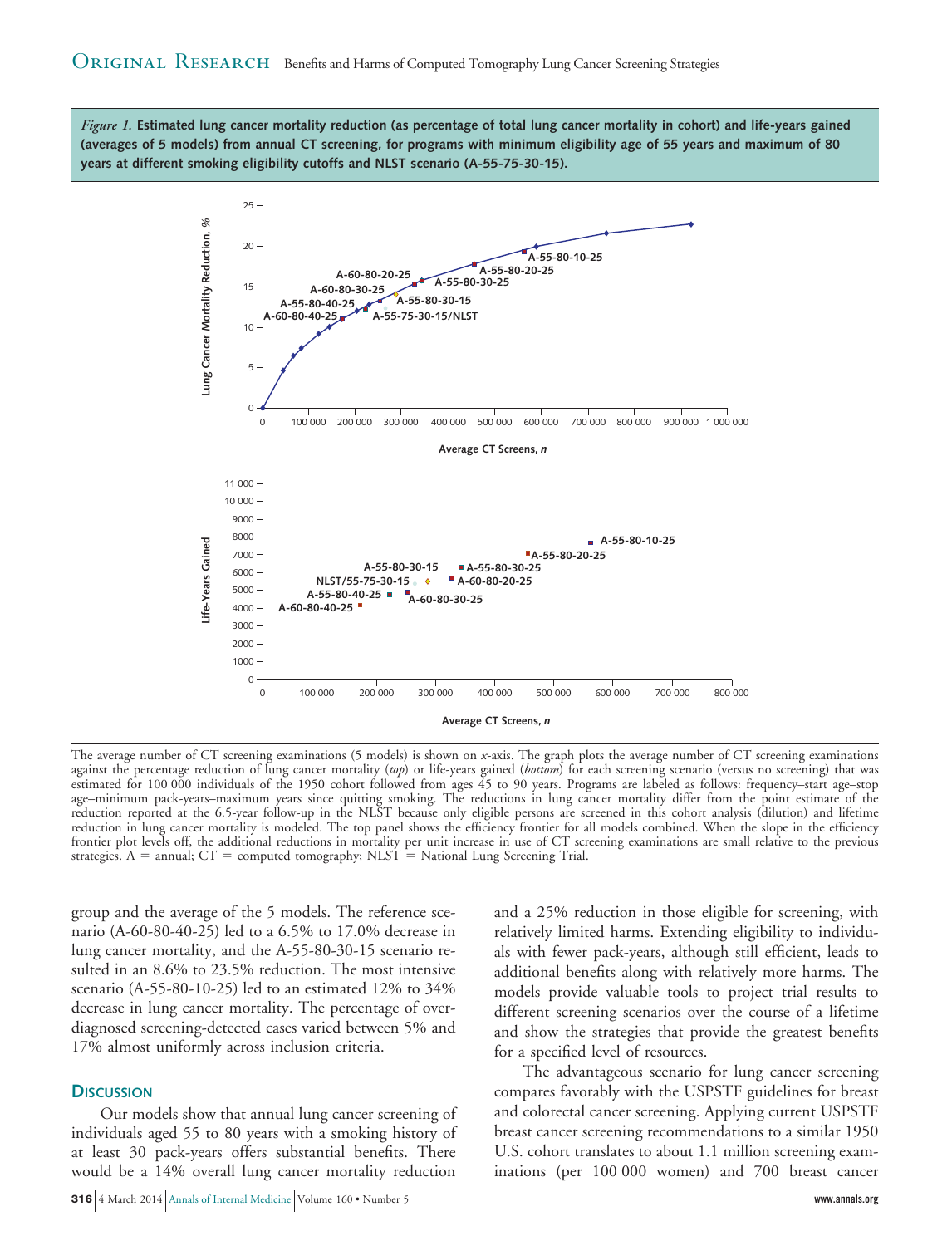deaths averted through use of the Erasmus model (20). Applying current colorectal screening guidelines translates to about 227 000 screening colonoscopies and 1910 colorectal cancer deaths averted through use of the Erasmus model (21). If we examine eligibility of the advantageous scenario by age in 2013 for the 1950 birth cohort, 17% of the 55- to 64-year-old age group, 12.5% of the 65- to 74-year-old age group, and 7% of the 75- to 80-year-old age group would be eligible for lung cancer screening. Applying these percentages to the current U.S. population means that about 10.5 million persons in the United States would be eligible for screening and that more than 18 000 lung cancer deaths per year might be avoided. That estimate is more optimistic than the recently reported estimates under the NLST criteria of about 8.6 million persons eligible for screening and about 12 000 averted lung cancer deaths (22). Simulating 3 screening examinations as was done in NLST would, in our cohort-based approach, have led to a lifetime 3.7% reduction in lung cancer mortality (not shown). This is notably different from the observed mortality reduction point estimate reported at 6 years' follow-up in the NLST because only eligible persons are screened in our cohort analysis (dilution) and we modeled a lifetime reduction rather than short-term follow-up.

Overdiagnosis is a general concern with screening. There are few estimates of the magnitude of overdiagnosis with CT lung cancer screening (23). We estimated overdiagnosis with CT screening to be less than 17% of screening-detected cases (upper range in **Figure 2**). Although most published reports describing overdiagnosis in breast cancer screening apply to populations (that is, multiple cohorts), our average of 10% of overdiagnosed screening-detected lung cancer cases in the advantageous scenario is equal to that for breast cancer screening every 2 years in women aged 50 to 74 years in relatively lowreferral programs (24) and far less than that for breast cancer screening in high-referral countries, such as the United States (25). Two groups explicitly modeled radiation risk and found the number of radiation-related lung cancer deaths to be very small, in line with earlier reports (26).

Several limitations that affect generalizability and certainty of findings are worth noting. First, models assumed 100% adherence to screening. Second, models extrapolated benefits and harms derived from trials with short-term duration to lifetime follow-up in the U.S. population. Although the models were calibrated and are consistent with the NLST and PLCO trial, extrapolations beyond those trials' time horizons, screening intervals, and eligibility criteria introduce uncertainty. Third, 5 models, with different structures and assumptions, showed some variability in their absolute predictions of benefits and harms (**Table 3**), although the ranking of strategies was consistent across models (**Appendix Figure 4,** available at [www](http://www.annals.org) [.annals.org\)](http://www.annals.org). Moreover, there is variance in the absolute

| <i>There J.</i> Thermotic of multiplears having benefits and hannis of Annual Cristicening Hom Ages JJ Hilbugh ou reals    |                     |                             |                             |
|----------------------------------------------------------------------------------------------------------------------------|---------------------|-----------------------------|-----------------------------|
| <b>Benefits/Harms</b>                                                                                                      | Average of 5 Models | <b>Lower-Bound Estimate</b> | <b>Upper-Bound Estimate</b> |
| <b>Benefits</b>                                                                                                            |                     |                             |                             |
| Persons no longer dying of lung cancert                                                                                    | 497                 | 177                         | 862                         |
| Life-years gained                                                                                                          | 5250                | 2020                        | 10 153                      |
| Persons no longer needing treatment for advanced lung cancer                                                               | 550                 | 200                         | 950                         |
| Life-years with advanced disease prevented‡                                                                                | 550                 | 200                         | 950                         |
| Not estimated here                                                                                                         |                     |                             |                             |
| Persons receiving less intensive or mutilating primary treatment                                                           |                     |                             |                             |
| Possible additional effect of quitting smoking when offered together                                                       |                     |                             |                             |
|                                                                                                                            |                     |                             |                             |
| <b>Harms</b>                                                                                                               |                     |                             |                             |
| Times persons undergo CT screening examination, n                                                                          | 287 000             | 272 000                     | 301 000                     |
| False-positive test results experienced, n                                                                                 | 67 550              | 61 250                      | 70 700                      |
| Times persons undergo CT follow-up (regular dose), n                                                                       | 43 000              | 23 175                      | 50 100                      |
| Persons receiving the diagnosis of lung cancer earlier, n                                                                  | 1970                | 1370                        | 2845                        |
| Persons undergoing surgery/biopsy for lesions that ultimately seem benign, n                                               | 910                 | 825                         | 955                         |
| Persons diagnosed with lung cancer who would otherwise never have had the<br>diagnosis (overdiagnosed cases), n            | 190                 | 72                          | 426                         |
| Not estimated here                                                                                                         |                     |                             |                             |
| Persons possibly falsely reassured by a negative test result (postponing<br>future visits when noticing symptoms or signs) |                     |                             |                             |
| Persons possibly increasing smoking after a negative test result                                                           |                     |                             |                             |

*Table 3.* **Number of Individuals Having Benefits and Harms of Annual CT Screening From Ages 55 Through 80 Years\***

 $CT =$  computed tomography.

\* Current and former smokers have a minimum smoking history of 30 pack-years, and former smokers quit in the past 15 years. Numbers for 100 000 individuals from the 1950 U.S. cohort followed from ages 45 to 90 years; 19 300 persons eligible, assuming 100% compliance. A total of 5119 lung cancer cases was diagnosed without screening, and 5307 were diagnosed with screening; 37% were screening-detected (average of 5 models). A total of 3719 lung cancer deaths occurred without screening. † Incorporates 24 radiation-related deaths.

<sup>‡</sup> The number of life-years with advanced disease prevented was derived from reference 14. The number of biopsies performed for ultimately benign lesions was based on the National Lung Screening Trial: There were 164 surgeries and 66 needle biopsies for benign nodules out of 17 053 false-positive test results or 75 126 CT screening examinations, making up 1.3% of false-positive test results. Differences in the range of results reflect differences in modeling approaches but should not be seen as formal 95% CIs. We did not consider that the earlier knowledge of the diagnosis of cancer has been shown to negatively affect quality of life (15), including adverse effects of treatment, anxiety regarding assessment, and longer hospitalizations; the possible risks of false reassurance (a false-negative screening test may lead to postponing access to care) (16); or the possibility of a behavioral change (that is, relapsing to smoking) after the screening examination (17–19).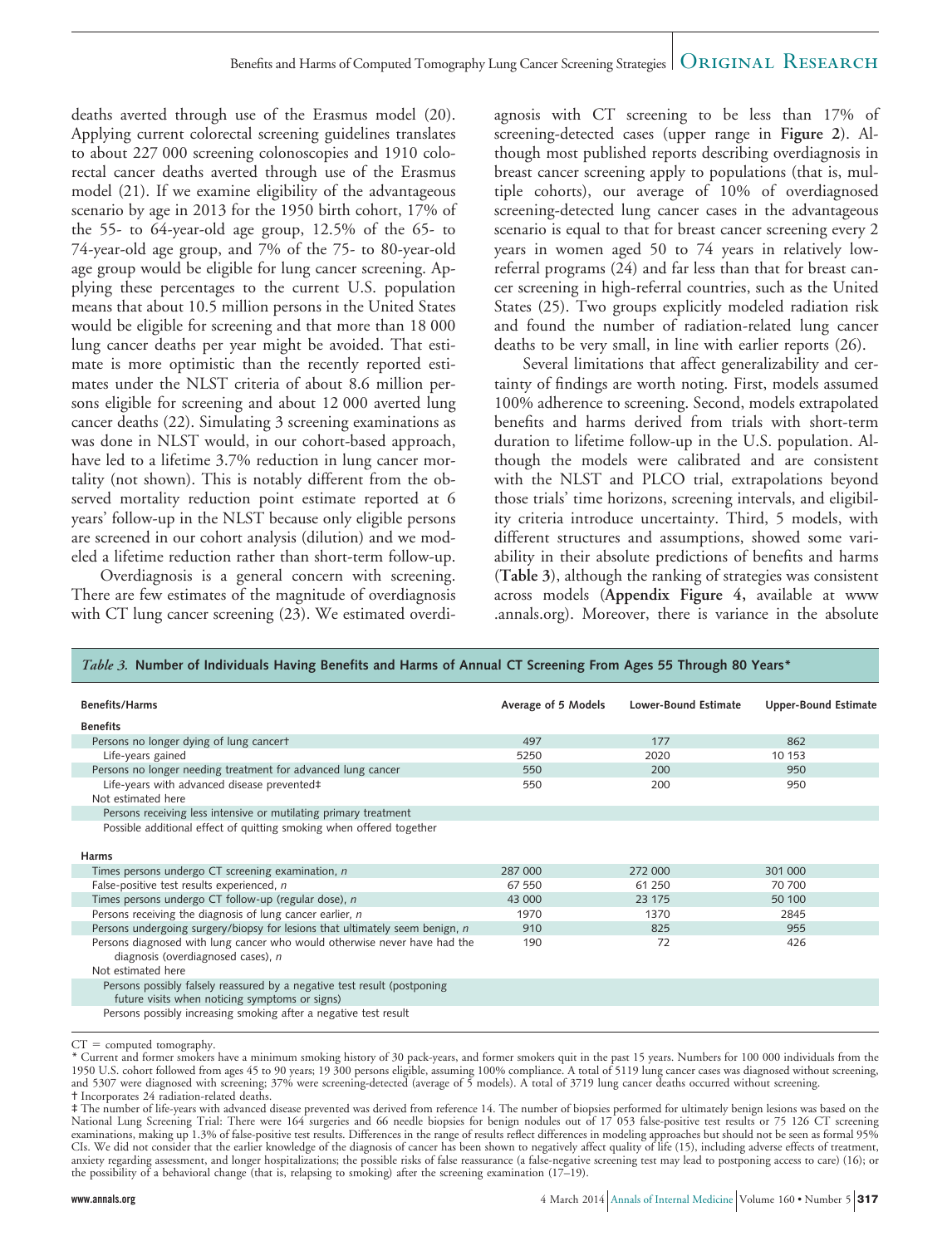*Figure 2.* **Estimated percentage of reduction in lung cancer mortality and overdiagnosed cases (of screening-detected cases) for the highlighted scenarios in Tables 1 and 2 (average number of CT screening examinations is shown on the <sup>x</sup>-axis) for all individual models and the average of the 5 models.**



Presentation of a 100 000-person 1950 cohort followed from ages 45 to 90 years. CT = computed tomography.

level of lung cancer deaths averted between the models, ranging from 177 to 862, and variance in the overdiagnosis estimates, ranging from 72 to 426, for the A-55-80-30-15 scenario. Fourth, although extrapolations to the age span of 75 to 80 years seem reasonable (for example, the oldest participants in the NLST were screened until age 78 years), there are still limited observational data on screening in older individuals. We did note, however, that sicker individuals who were deemed less favorable candidates for possible surgical cure did not affect ranking of the strategies (data not shown).

Benefits were extrapolated from 1 large-scale trial in the United States with positive results, whereas 2 small fair-quality (27) European trials have published negative interim results (28, 29). However, these are not large enough to have statistical power to show a clinically plausible effect, in contrast to the NELSON (Nederlands-Leuven Screening Onderzoek) trial, which enrolled 15 822 individuals aged 50 to 75 years and compared CT screening with no screening (30). Preliminary analyses showed that the percentage of lung cancer detected early is more

**318** 4 March 2014 Annals of Internal Medicine Volume 160 • Number 5 **www.annals.org**

favorable than in the NLST (31–33). Mortality results are still pending. The NELSON trial has primarily used volume-doubling times and volume measurements of lung nodules to define its referral strategy, thereby substantially reducing the number of positive and false-positive results: About 60% of referrals were for false-positive results, and the percentage of referrals was about 2% (32). It may therefore be feasible to reduce one of the important harms of lung cancer screening via changes in follow-up guidelines.

The criteria we simulated in our scenarios may not be ideal in clinical practice. Number of pack-years is a known moderate surrogate measure of risk (34); its use for inviting persons to participate in a program may lead to "screening desirable" answers. Use of a risk prediction model in the PLCO trial, as compared with the NLST criteria, would have led to 41% fewer lung cancer cases being missed (35). In the coming years, it may be possible to improve eligibility criteria for screening and adapt our models to incorporate broader eligibility criteria based on more complex measures of risk (36). It will also be important to investi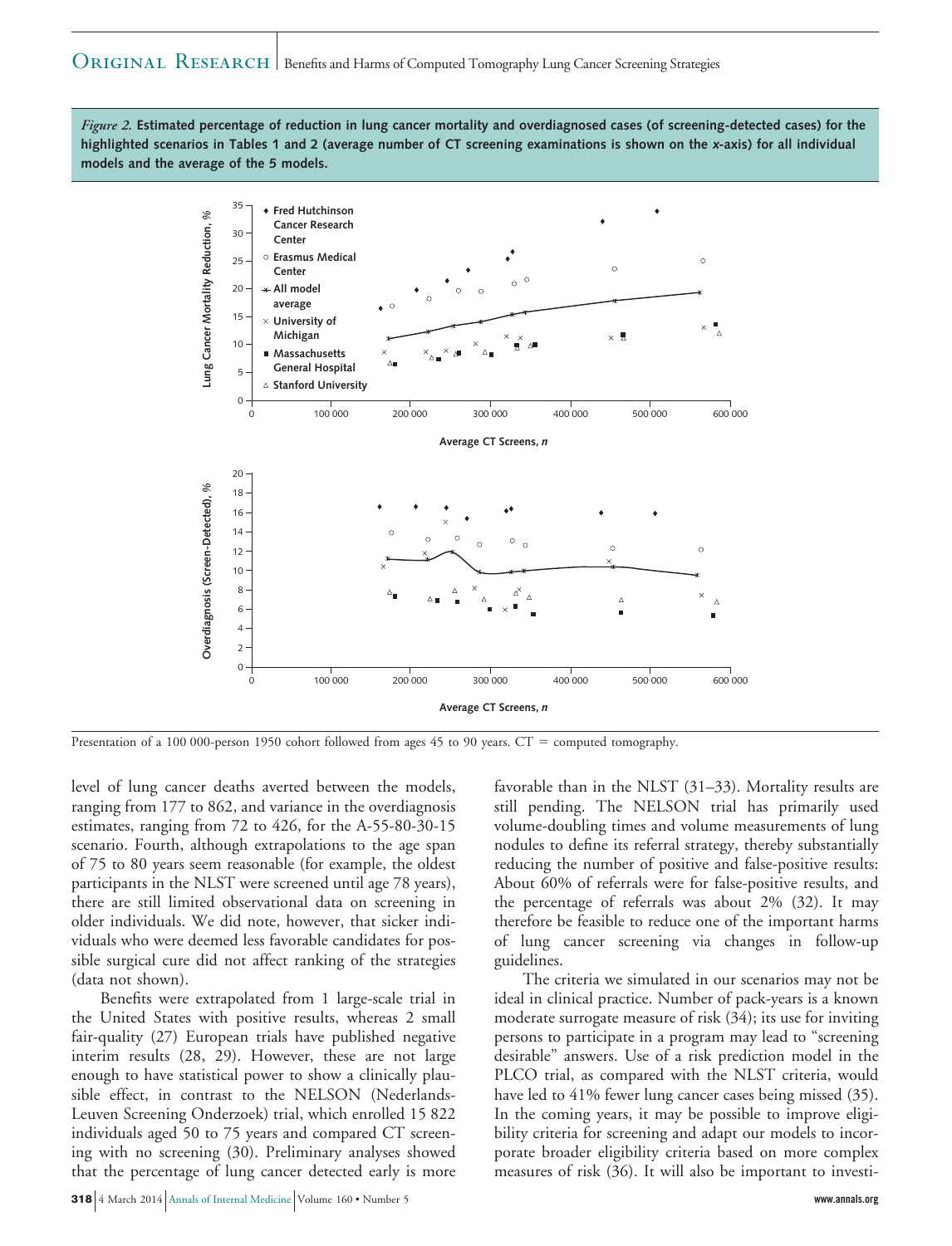gate possible important differences between men and women. In general, studies demonstrate that women receive diagnoses at an earlier age and at a more favorable cancer stage and more frequently are identified as having adenocarcinomas compared with men (14, 37–41). Recently, subgroup analyses of NLST showed statistically significant reductions in lung cancer mortality in persons diagnosed with adenocarcinoma (relative risk, 0.75 [95% CI, 0.60 to 0.94]) and not for other histologic types. These results also showed borderline-significant interaction with sex (relative risk,  $0.73$  for women vs.  $0.92$  for men;  $P =$ 0.08) (42).

Inviting asymptomatic individuals for screening and implementing a large-scale screening program should be considered only when the benefits clearly outweigh the harms. Our analysis provides a detailed account of the balance between harms and benefits of annual lung cancer screening to inform individuals, clinicians, and policymakers. However, our predictions have some uncertainty and are contingent on high-quality screening, 100% adherence to screening, and closely coordinated follow-up and treatment protocols. Future providers and possible recipients of lung cancer screening should be fully aware of this and opt for screening only after having been informed about these harms and benefits.

From Erasmus Medical Center, Rotterdam, the Netherlands; University of Michigan, Ann Arbor, Michigan; Stanford University, Stanford, California; Massachusetts General Hospital, Boston, Massachusetts; Fred Hutchinson Cancer Research Center, Seattle, Washington; National Cancer Institute, Bethesda, Maryland; Dartmouth Hitchcock Medical Center, Lebanon, New Hampshire; and Brock University, St. Catharines, Ontario, Canada.

**Disclaimer:** The contents of this report are solely the responsibility of the authors and do not necessarily represent the official views of the National Cancer Institute or the Agency for Healthcare Research and Quality.

**Acknowledgment:** The authors thank Melecia Miller, MPH (formerly of Massachusetts General Hospital); Suresh Moolgavkar (Fred Hutchinson Cancer Research Center); and Arry de Bruijn (Erasmus Medical Center).

**Grant Support:** This report is based on research conducted by the National Cancer Institute's Cancer Intervention and Surveillance Modeling Network through support from an interagency agreement with the Agency for Healthcare Research and Quality, Rockville, Maryland (administrative supplement to U01 CA152956).

**Potential Conflicts of Interest:** Disclosures can be viewed at [www](http://www.acponline.org/authors/icmje/ConflictOfInterestForms.do?msNum=M13-2316) [.acponline.org/authors/icmje/ConflictOfInterestForms.do?msNum](http://www.acponline.org/authors/icmje/ConflictOfInterestForms.do?msNum=M13-2316)  $=M13-2316$ .

**Reproducible Research Statement:** *Study protocol:* Available from Dr. Meza (e-mail, rmeza@umich.edu). *Statistical code:* Please go to http: //cisnet.cancer.gov/lung/profiles.html. *Data set:* Please go to https: //biometry.nci.nih.gov/cdas.

**Requests for Single Reprints:** Harry J. de Koning, MD, PhD, Department of Public Health, Erasmus Medical Center, PO Box 2040, 3000 CA Rotterdam, the Netherlands; e-mail, [h.dekoning@erasmusmc](mailto:h.dekoning@erasmusmc.nl) [.nl.](mailto:h.dekoning@erasmusmc.nl)

Current author addresses and author contributions are available at [www.annals.org.](http://www.annals.org)

#### **References**

1. **Ferlay J, Shin HR, Bray F, Forman D, Mathers C, Parkin DM.** Estimates of worldwide burden of cancer in 2008: GLOBOCAN 2008. Int J Cancer. 2010; 127:2893-917. [PMID: 21351269]

2. **Siegel R, Naishadham D, Jemal A.** Cancer statistics, 2013. CA Cancer J Clin. 2013;63:11-30. [PMID: 23335087]

3. **Moolgavkar SH, Holford TR, Levy DT, Kong CY, Foy M, Clarke L, et al.** Impact of reduced tobacco smoking on lung cancer mortality in the United States during 1975-2000. J Natl Cancer Inst. 2012;104:541-8. [PMID: 22423009]

4. **Aberle DR, Adams AM, Berg CD, Black WC, Clapp JD, Fagerstrom RM, et al; National Lung Screening Trial Research Team.** Reduced lung-cancer mortality with low-dose computed tomographic screening. N Engl J Med. 2011; 365:395-409. [PMID: 21714641]

5. **Heijnsdijk EA, Wever EM, Auvinen A, Hugosson J, Ciatto S, Nelen V, et al.** Quality-of-life effects of prostate-specific antigen screening. N Engl J Med. 2012; 367:595-605. [PMID: 22894572]

6. **Aberle DR, Berg CD, Black WC, Church TR, Fagerstrom RM, Galen B, et al; National Lung Screening Trial Research Team.** The National Lung Screening Trial: overview and study design. Radiology. 2011;258:243-53. [PMID: 21045183]

7. **Oken MM, Hocking WG, Kvale PA, Andriole GL, Buys SS, Church TR, et al; PLCO Project Team.** Screening by chest radiography and lung cancer mortality: the Prostate, Lung, Colorectal, and Ovarian (PLCO) randomized trial. JAMA. 2011;306:1865-73. [PMID: 22031728]

8. **Anderson CM, Burns DM, Dodd KW, Feuer EJ.** Chapter 2: Birth-cohortspecific estimates of smoking behaviors for the U.S. population. Risk Anal. 2012;32 Suppl 1:S14-24. [PMID: 22882884]

9. **Rosenberg MA, Feuer EJ, Yu B, Sun J, Henley SJ, Shanks TG, et al.** Chapter 3: Cohort life tables by smoking status, removing lung cancer as a cause of death. Risk Anal. 2012;32 Suppl 1:S25-38. [PMID: 22882890]

10. **Holford TR, Levy DT, McKay LA, Clarke L, Racine B, Meza R, et al.** Birth-cohort-specific smoking histories: Initiation, cessation, intensity, and prevalence patterns for the United States, 1965-2009. Am J Prev Med. 2013. [Forthcoming].

11. **Jeon J, Meza R, Krapcho M, Clarke LD, Byrne J, Levy DT.** Chapter 5: Actual and counterfactual smoking prevalence rates in the U.S. population via microsimulation. Risk Anal. 2012;32 Suppl 1:S51-68. [PMID: 22882892]

12. **Draisma G, Etzioni R, Tsodikov A, Mariotto A, Wever E, Gulati R, et al.** Lead time and overdiagnosis in prostate-specific antigen screening: importance of methods and context. J Natl Cancer Inst. 2009;101:374-83. [PMID: 19276453] 13. **Charnes A, Cooper WW, Rhodes E.** Measuring the efficiency of decision making units. Eur J Oper Res. 1978;2:429-44.

14. **Goldstraw P, Crowley J, Chansky K, Giroux DJ, Groome PA, Rami-Porta R, et al; International Association for the Study of Lung Cancer International Staging Committee.** The IASLC Lung Cancer Staging Project: proposals for the revision of the TNM stage groupings in the forthcoming (seventh) edition of the TNM Classification of malignant tumours. J Thorac Oncol. 2007;2:706-14. [PMID: 17762336]

15. Korfage IJ, de Koning HJ, Roobol M, Schröder FH, Essink-Bot ML. Prostate cancer diagnosis: the impact on patients' mental health. Eur J Cancer. 2006;42:165-70. [PMID: 16326098]

16. **de Gelder R, van As E, Tilanus-Linthorst MM, Bartels CC, Boer R, Draisma G, et al.** Breast cancer screening: evidence for false reassurance? Int J Cancer. 2008;123:680-6. [PMID: 18484587]

17. **van der Aalst CM, van den Bergh KA, Willemsen MC, de Koning HJ, van Klaveren RJ.** Lung cancer screening and smoking abstinence: 2 year follow-up data from the Dutch-Belgian randomised controlled lung cancer screening trial. Thorax. 2010;65:600-5. [PMID: 20627916]

18. **van der Aalst CM, van Klaveren RJ, de Koning HJ.** Does participation to screening unintentionally influence lifestyle behaviour and thus lifestyle-related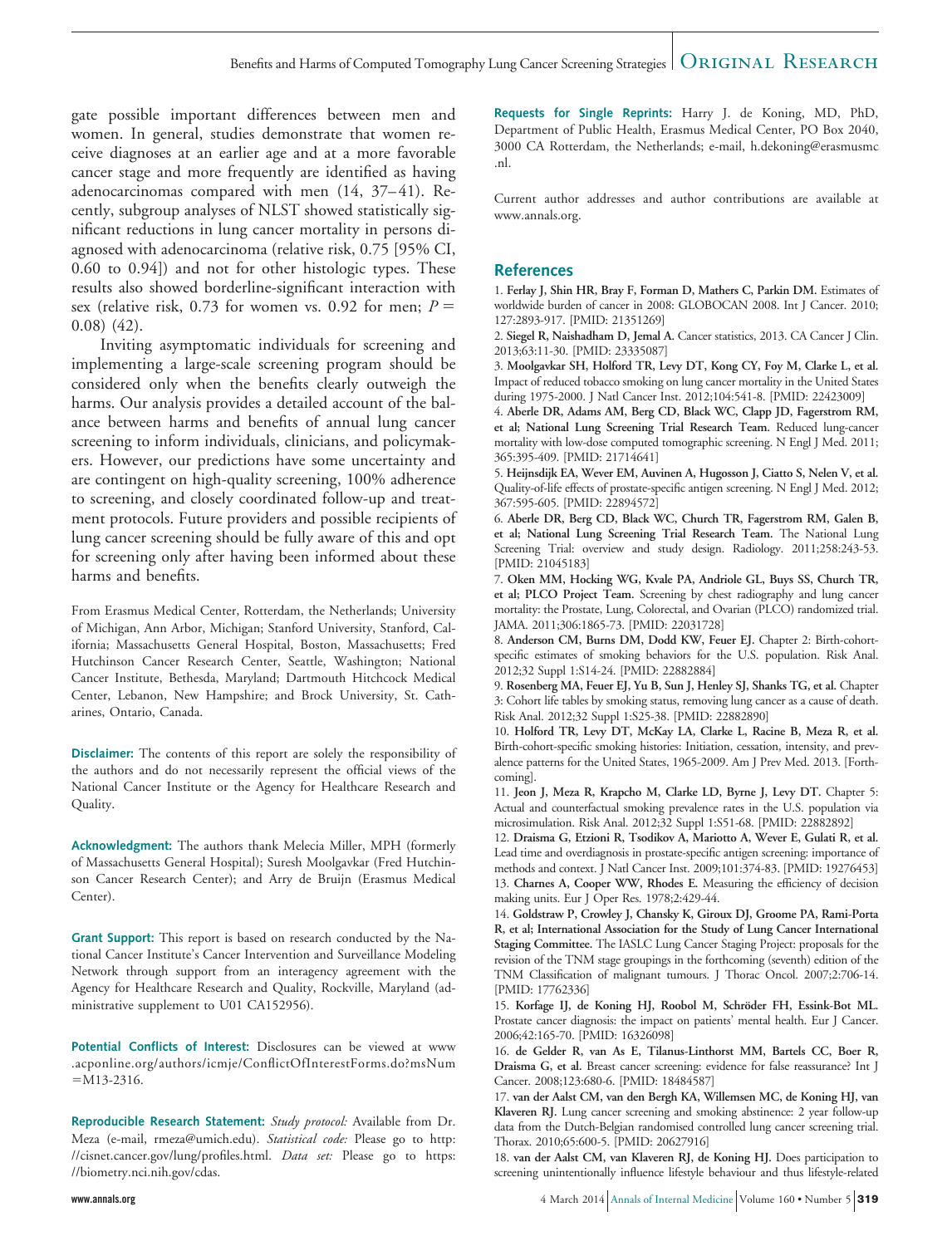morbidity? Best Pract Res Clin Gastroenterol. 2010;24:465-78. [PMID: 20833350]

19. **van der Aalst CM, van Klaveren RJ, van den Bergh KA, Willemsen MC, de Koning HJ.** The impact of a lung cancer computed tomography screening result on smoking abstinence. Eur Respir J. 2011;37:1466-73. [PMID: 21148233].

20. **Mandelblatt JS, Cronin KA, Bailey S, Berry DA, de Koning HJ, Draisma G, et al; Breast Cancer Working Group of the Cancer Intervention and Surveillance Modeling Network.** Effects of mammography screening under different screening schedules: model estimates of potential benefits and harms. Ann Intern Med. 2009;151:738-47. [PMID: 19920274]

21. **Zauber AG, Lansdorp-Vogelaar I, Knudsen AB, Wilschut J, van Ballegooijen M, Kuntz KM.** Evaluating test strategies for colorectal cancer screening: a decision analysis for the U.S. Preventive Services Task Force. Ann Intern Med. 2008;149:659-69. [PMID: 18838717]

22. **Ma J, Ward EM, Smith R, Jemal A.** Annual number of lung cancer deaths potentially avertable by screening in the United States. Cancer. 2013;119:1381-5. [PMID: 23440730]

23. **Bach PB, Mirkin JN, Oliver TK, Azzoli CG, Berry DA, Brawley OW, et al.** Benefits and harms of CT screening for lung cancer: a systematic review. JAMA. 2012;307:2418-29. [PMID: 22610500]

24. **de Gelder R, Heijnsdijk EA, van Ravesteyn NT, Fracheboud J, Draisma G, de Koning HJ.** Interpreting overdiagnosis estimates in population-based mammography screening. Epidemiol Rev. 2011;33:111-21. [PMID: 21709144]

25. **van Ravesteyn NT, Miglioretti DL, Stout NK, Lee SJ, Schechter CB, Buist DS, et al.** Tipping the balance of benefits and harms to favor screening mammography starting at age 40 years: a comparative modeling study of risk. Ann Intern Med. 2012;156:609-17. [PMID: 22547470]

26. Berrington de González A, Kim KP, Berg CD. Low-dose lung computed tomography screening before age 55: estimates of the mortality reduction required to outweigh the radiation-induced cancer risk. J Med Screen. 2008;15: 153-8. [PMID: 18927099]

27. **Humphrey LL, Deffebach M, Pappas M, Baumann C, Artis K, Mitchell JP, et al.** Screening for lung cancer with low-dose computed tomography: a systematic review to update the US Preventive Services Task Force recommendation. Ann Intern Med. 2013;159:411-20. [PMID: 23897166]

28. **Saghir Z, Dirksen A, Ashraf H, Bach KS, Brodersen J, Clementsen PF, et al.** CT screening for lung cancer brings forward early disease. The randomised Danish Lung Cancer Screening Trial: status after five annual screening rounds with low-dose CT. Thorax. 2012;67:296-301. [PMID: 22286927]

29. **Pastorino U, Rossi M, Rosato V, Marchiano` A, Sverzellati N, Morosi C, et al.** Annual or biennial CT screening versus observation in heavy smokers: 5-year results of the MILD trial. Eur J Cancer Prev. 2012;21:308-15. [PMID: 22465911]

30. **van Iersel CA, de Koning HJ, Draisma G, Mali WP, Scholten ET, Nackaerts K, et al.** Risk-based selection from the general population in a screening trial: selection criteria, recruitment and power for the Dutch-Belgian randomised lung cancer multi-slice CT screening trial (NELSON). Int J Cancer. 2007;120: 868-74. [PMID: 17131307]

31. **Horeweg N, van der Aalst CM, Vliegenthart R, Zhao Y, Xie X, Scholten ET, et al.** Volumetric computed tomography screening for lung cancer: three rounds of the NELSON trial. Eur Respir J. 2013;42:1659-67. [PMID: 23845716]

32. **Horeweg N, van der Aalst CM, Thunnissen E, Nackaerts K, Weenink C, Groen HJ, et al.** Characteristics of lung cancers detected by computer tomography screening in the randomized NELSON trial. Am J Respir Crit Care Med. 2013;187:848-54. [PMID: 23348977]

33. **van Klaveren RJ, Oudkerk M, Prokop M, Scholten ET, Nackaerts K, Vernhout R, et al.** Management of lung nodules detected by volume CT scanning. N Engl J Med. 2009;361:2221-9. [PMID: 19955524]

34. **Peto J.** That the effects of smoking should be measured in pack-years: misconceptions 4 [Editorial]. Br J Cancer. 2012;107:406-7. [PMID: 22828655]

35. **Tammema¨gi MC, Katki HA, Hocking WG, Church TR, Caporaso N, Kvale PA, et al.** Selection criteria for lung-cancer screening. N Engl J Med. 2013;368:728-36. [PMID: 23425165]

36. **Kovalchik SA, Tammemagi M, Berg CD, Caporaso NE, Riley TL, Korch M, et al.** Targeting of low-dose CT screening according to the risk of lung-cancer death. N Engl J Med. 2013;369:245-54. [PMID: 23863051]

37. **Radzikowska E, Glaz P, Roszkowski K.** Lung cancer in women: age, smoking, histology, performance status, stage, initial treatment and survival. Population-based study of 20 561 cases. Ann Oncol. 2002;13:1087-93. [PMID: 12176788]

38. **Sagerup CM, Småstuen M, Johannesen TB, Helland Å, Brustugun OT.** Sex-specific trends in lung cancer incidence and survival: a population study of 40,118 cases. Thorax. 2011;66:301-7. [PMID: 21199818]

39. **Caldarella A, Crocetti E, Comin CE, Janni A, Pegna AL, Paci E.** Gender differences in non-small cell lung cancer: a population-based study. Eur J Surg Oncol. 2007;33:763-8. [PMID: 17306497]

40. **Schwartz KL, Crossley-May H, Vigneau FD, Brown K, Banerjee M.** Race, socioeconomic status and stage at diagnosis for five common malignancies. Cancer Causes Control. 2003;14:761-6. [PMID: 14674740]

41. **Ringer G, Smith JM, Engel AM, Hendy MP, Lang J.** Influence of sex on lung cancer histology, stage, and survival in a midwestern United States tumor registry. Clin Lung Cancer. 2005;7:180-2. [PMID: 16354312]

42. **Pinsky PF, Church TR, Izmirlian G, Kramer BS.** The National Lung Screening Trial: Results stratified by demographics, smoking history, and lung cancer histology. Cancer. 2013. [PMID: 24037918]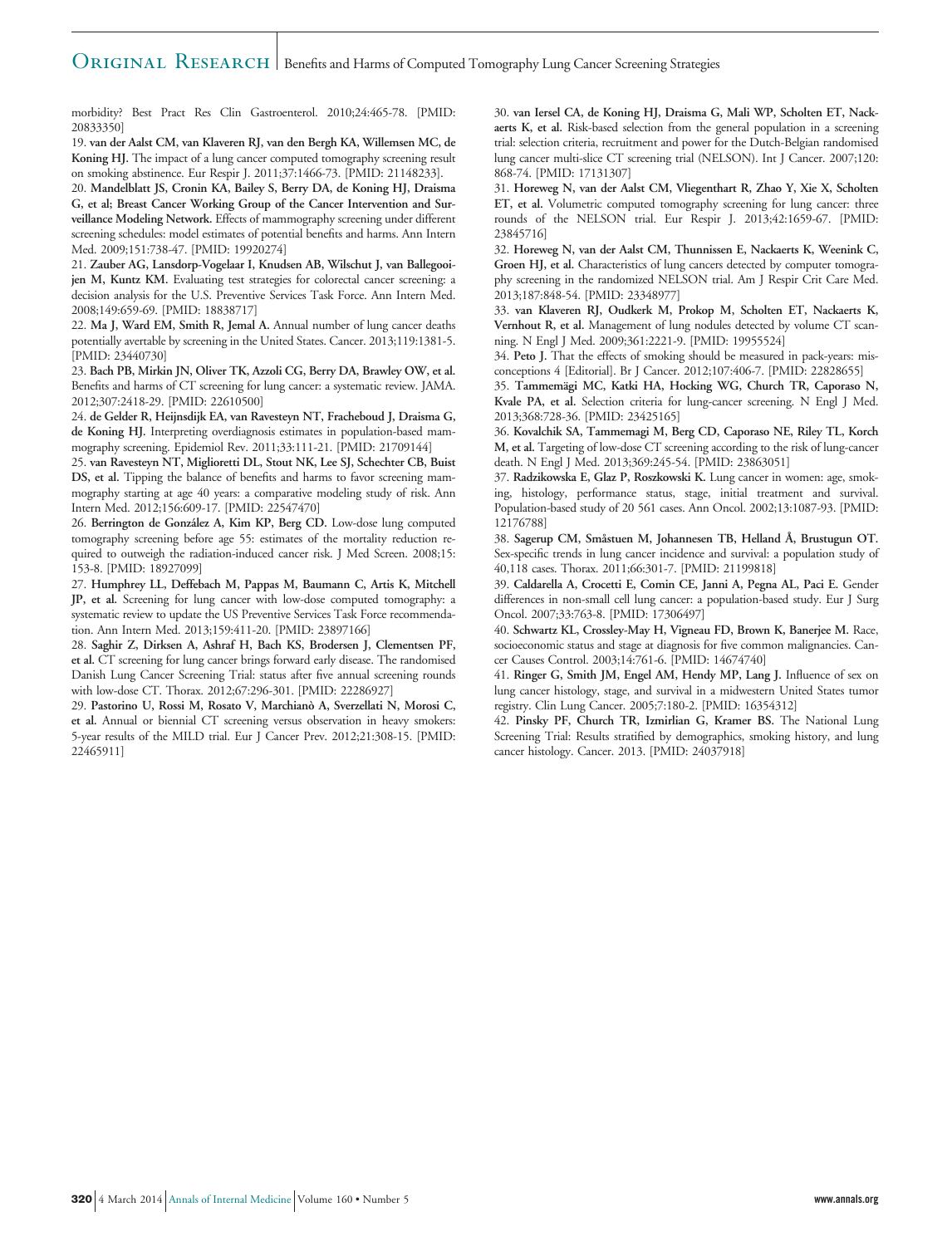# **Annals of Internal Medicine**

**Current Author Addresses:** Drs. de Koning and van Rosmalen and Mr. ten Haaf: Department of Public Health, Erasmus Medical Center, PO Box 2040, 3000 CA, Rotterdam, the Netherlands.

Dr. Meza: Department of Epidemiology, University of Michigan, 1415 Washington Heights SPH-II 5533, Ann Arbor, MI 48109-2029.

Dr. Plevritis: NCI Stanford Center for Cancer Systems Biology, Department of Radiology, Stanford University, 1201 Welch Road, Room P060, MC 5488, Stanford, CA 94305-5488.

Mr. Munshi: Institute for Technology Assessment, Massachusetts General Hospital, 101 Merrimac Street, 3rd Floor, Boston, MA 02114-4724. Drs. Jeon and Hazelton: Fred Hutchinson Cancer Research Center, 1100 Fairview Avenue North, PO Box 19024, Seattle, WA 98109-1024. Drs. Erdogan and Han: Department of Radiology, Stanford University, 1201 Welch Road, Room P060, MC 5488, Stanford, CA 94305-5488. Drs. Kong and McMahon and Ms. Choi: Institute for Technology Assessment, Harvard Medical School, Massachusetts General Hospital, 101 Merrimac Street, 10th Floor, Boston, MA 02114.

Drs. Pinsky, Berrington de Gonzalez, Berg, and Feuer: National Cancer Institute, National Institutes of Health, 6116 Executive Boulevard, Suite 504, Bethesda, MD 20892.

Dr. Black: Department of Radiology, Dartmouth Hitchcock Medical Center, 1 Medical Center Drive, Lebanon, NH 03756.

Dr. Tammemägi: Department of Community Health Sciences, Brock University, Walker Complex, Academic South, Room 306, 500 Glenridge Avenue, St. Catharines, Ontario L2S 3A1, Canada.

**Author Contributions:** Conception and design: H.J. de Koning, R. Meza, S.K. Plevritis, S.A. Erdogan, C.Y. Kong, W.C. Black, M.C. Tammemägi, E.J. Feuer, P.M. McMahon.

Analysis and interpretation of the data: H.J. de Koning, R. Meza, S.K. Plevritis, K. ten Haaf, V.N. Munshi, J. Jeon, S.A. Erdogan, C.Y. Kong, S.S. Han, J. van Rosmalen, S.E. Choi, P.F. Pinsky, A. Berrington de Gonzalez, C.D. Berg, W.C. Black, M.C. Tammemägi, W.D. Hazelton, E.J. Feuer, P.M. McMahon.

Drafting of the article: H.J. de Koning, R. Meza, S.K. Plevritis, J. Jeon, C.Y. Kong, S.S. Han, M.C. Tammemägi, E.J. Feuer, P.M. McMahon. Critical revision of the article for important intellectual content: H.J. de Koning, R. Meza, S.K. Plevritis, K. ten Haaf, J. Jeon, S.A. Erdogan, C.Y. Kong, J. van Rosmalen, P.F. Pinsky, A. Berrington de Gonzalez, C.D. Berg, W.C. Black, M.C. Tammemägi, W.D. Hazelton, E.J. Feuer, P.M. McMahon.

Final approval of the article: H.J. de Koning, R. Meza, S.K. Plevritis, K. ten Haaf, V.N. Munshi, J. Jeon, C.Y. Kong, J. van Rosmalen, A. Berrington de Gonzalez, C.D. Berg, W.C. Black, M.C. Tammemägi, W.D. Hazelton, E.J. Feuer, P.M. McMahon.

Provision of study materials or patients: S.K. Plevritis, C.D. Berg, M.C. Tammemägi.

Statistical expertise: S.K. Plevritis, S.S. Han.

Obtaining of funding: S.K. Plevritis.

Administrative, technical, or logistic support: S.K. Plevritis.

Collection and assembly of data: S.K. Plevritis.

43. **Hazelton WD, Moolgavkar SH, Curtis SB, Zielinski JM, Ashmore JP, Krewski D.** Biologically based analysis of lung cancer incidence in a large Canadian occupational cohort with low-dose ionizing radiation exposure, and comparison with Japanese atomic bomb survivors. J Toxicol Environ Health A. 2006; 69:1013-38. [PMID: 16840251]

44. **Cardis E, Gilbert ES, Carpenter L, Howe G, Kato I, Armstrong BK, et al.** Effects of low doses and low dose rates of external ionizing radiation: cancer mortality among nuclear industry workers in three countries. Radiat Res. 1995; 142:117-32. [PMID: 7724726]

45. **Meza R, ten Haaf K, Kong CY, et al.** Comparative analysis of five lung cancer natural history and screening models that reproduce outcomes of the NLST and PLCO trial. Cancer. [In press].

## **APPENDIX: ESTIMATING RADIATION-RELATED LUNG CANCER CASES**

The Fred Hutchinson Cancer Research Center group included a radiation dose–response component in its lung cancer model to estimate lung cancer risk associated with each simulated individual's history of CT screening and CT follow-up examinations. Each scheduled CT screening examination was modeled as contributing a radiation exposure of 1 mSv, and each was assumed to have a 25% chance of leading to a follow-up CT examination that included a 4-mSv exposure. The biological effects of these radiation exposures were modeled as occurring within a 1-year window through an increase in the premalignant clonal expansion rate and the malignant transformation rate. The nonlinear dose–response relationship and parameters affecting premalignant clonal expansion and malignant transformation were based on an earlier calibration to radiation risk for lung cancer incidence using the 2-stage clonal expansion model. Data for the calibration included 191 042 individuals with complete records in the Canadian National Dose Registry cohort for low-dose exposure to x-ray, gamma, and other types of ionizing radiation exposure between 1951 and 1988, with follow-up for lung cancer between 1969 and 1988 (43). This 2-stage clonal expansion model of radiation-related lung cancer risk was also used to estimate risk among Japanese atomic bomb survivors in the Life Span Study cohort, finding good agreement with observed lung cancer cases (43), and was found to have reasonable estimates of lung cancer risk compared with other studies (44). Radiation risk has generally been extrapolated from individuals with atomic bomb exposure in Japan. Although there is no evidence that a single large exposure to radiation equates proportionally to multiple miniscule radiation exposures as in CT lung cancer screening, this method has been adopted because it seems to be the safest assumption to make. Massachusetts General Hospital used a radiation risk model with the parameters from the Biological Effects of Ionizing Radiation (BEIR) VII report and the absorbed doses to the lung to estimate the number of excess lung cancer cases and deaths. Estimated from the historical data, organabsorbed (lung) doses for screening CT examinations were 3.8 mGy (men) and 3.9 mGy (women) (26). For follow-up CT examinations, the doses are 15.4 mGy (men) and 15.0 mGy (women). The BEIR VII report recommended combining excess additive risk and excess relative risk estimates, but the former were not available by histologic cell type or by smoking status.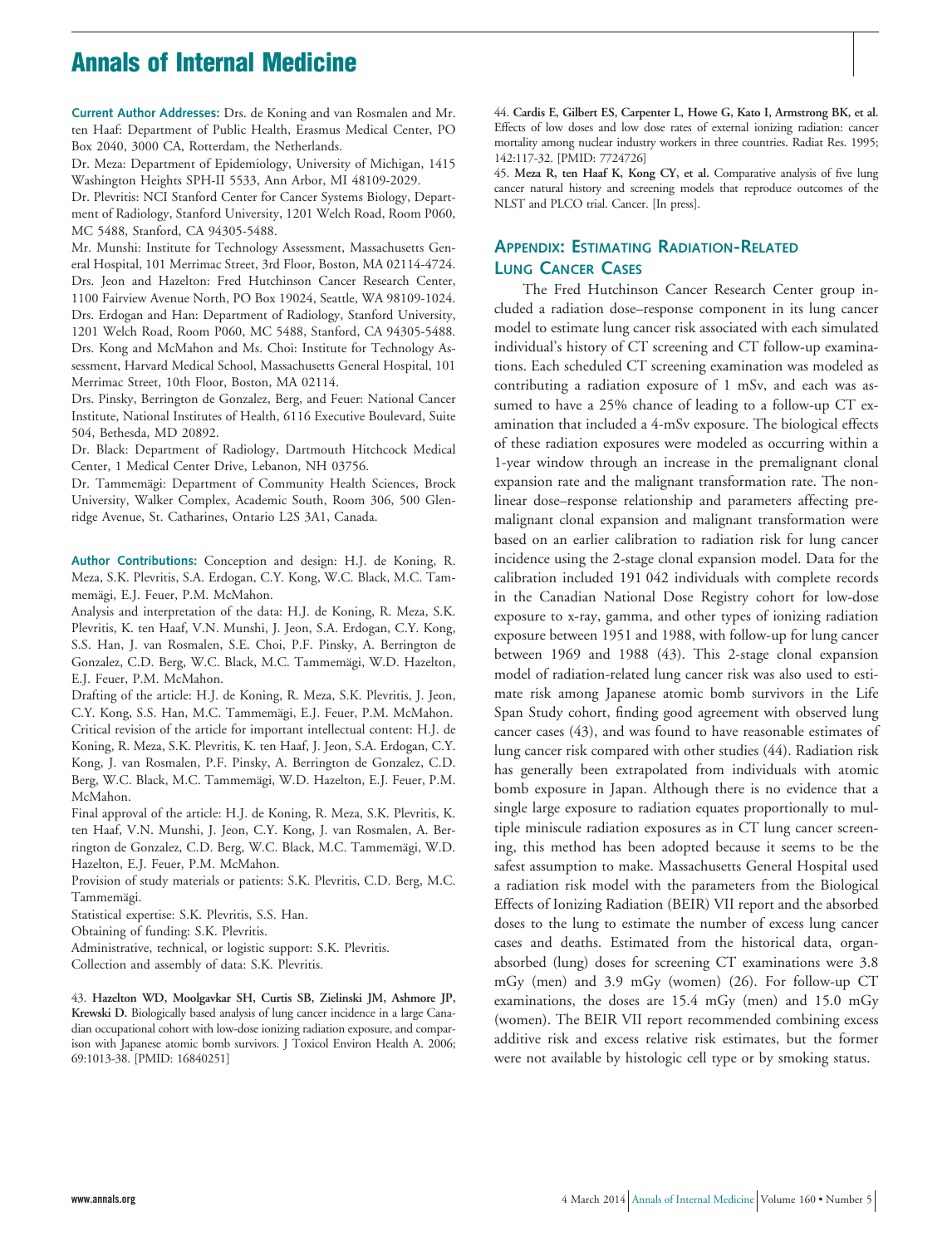*Appendix Figure 1.* **Diagram of how earlier detection (followed by treatment) may have an effect on reducing serious consequences of the disease and/or increasing life expectancy.**



All models account for the individual's age-specific smoking-related risk for lung cancer, the date and stage of lung cancer diagnosis, the corresponding lung cancer mortality, and the individual's life expectancy in the presence and absence of screening. By replicating trial detection, models estimate key parameters of the screening-detectable period and/or sensitivity and can subsequently estimate cancer detected in the screening scenarios. In essence, when a model incorporates the exact demographic characteristics of participants and the design of a trial, it should be able to reproduce cumulative incidence of lung cancer (by stage, histologic features, sex, age, type of detection, and round) and lung cancer mortality in both groups as closely as possible. The best fit is often defined as the lowest deviance between observed and model-expected numbers.

*Appendix Figure 2.* **Percentage and 95% CI of lung cancer mortality in chest radiography group compared with computed tomography group in the NLST, by follow-up duration and comparison with 5 model group results.**



As stated in the Methods section, close calibration to difference in lung cancer mortality between groups of the NLST at 6 years' follow-up was prioritized, but not the slope before year 6. This was done on purpose because mortality differences in the first years of trials are subject to chance and small numbers. E = Erasmus Medical Center; F = Fred Hutchinson Cancer Research Center; M = Massachusetts General Hospital; NLST = National Lung Screening Trial;  $S =$  Stanford University;  $U =$  University of Michigan.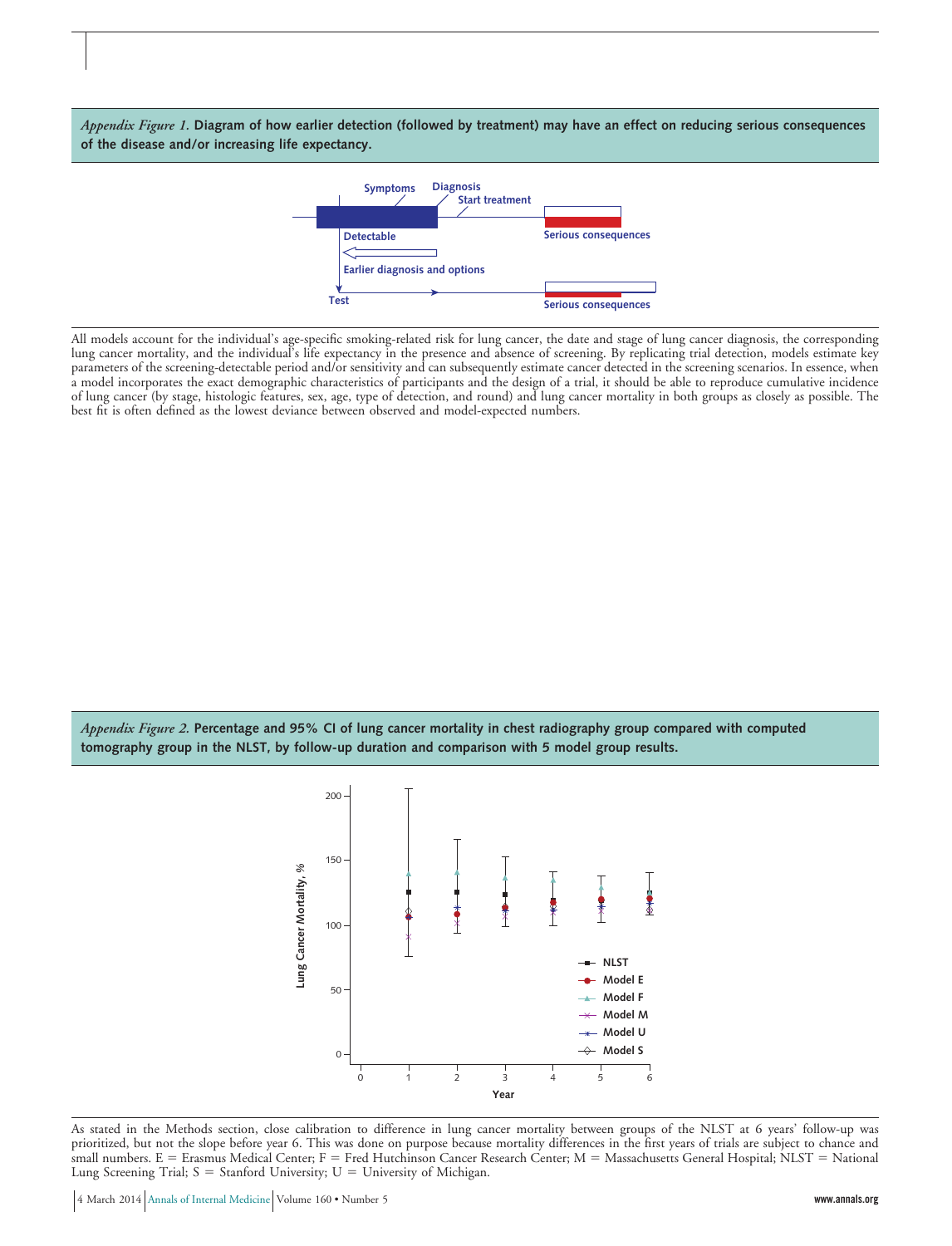| the Models in Estimating Effects on Life Expectancy With an Effective Lung Cancer Screening Test* | University of Michigan Model<br>Stanford Model<br>MGH Model<br>FHCRC Model | 2 million per scenario<br>100 000<br>500 000<br>100 000 per scenario<br>(likelihood-based<br>approach) | Multistage clonal expansion<br>2-stage clonal expansion model<br>Probabilistic<br>Longitudinal multistage<br>observation model | 5628<br>5857<br>4152<br>5275                | 71.14<br>71.90<br>69.28<br>76.32           | 40<br>36<br>47<br>$\overline{37}$                | 48.29<br>48.41<br>54.43<br>50.12      | SEER 2004-2008<br>SEER 1988-2003<br>SEER 2004-2008<br><b>NLST/PLCO</b> | 24<br>22<br>SO<br>20                               | 4331<br>4531<br>2449<br>3773                       | By number of cells/histologic<br>features/sex<br>By size/histologic features<br>By size and location in lung<br>(correlates with histologic<br>features)<br>cells/histologic<br>features/sex<br>By number of | Based on NLST<br>Algorithms based on size thresholds,<br>calibrated to NLST rates for annual<br>screening<br>Algorithms based on size thresholds<br>and risk factors, adjusted to NLST<br>rates<br>Based on NLST<br>per | la1, la2, lb, ll, llla, lllb, IV<br>Early (I-II), late (III-IV)<br>la1, la2, lb, ll, llla, lllb, IV<br>la1, la2, lb, ll, IIIa, IIIb, IV | 53<br>53<br>54<br>45                                     | Stage shift<br>Cure model<br>Not stage-shift model<br>Cure and stage shift | that define cure by histologic<br>Time to death from lung cancer<br>reduction due to screening is<br>features, stage, sex, and age<br>is based on survival models<br>due to the earlier stage and<br>younger age at detection.<br>at diagnosis. Mortality<br>cancer are, by definition, identified<br>size, histologic features, and sex.<br>Patients with advanced-stage lung<br>after the onset of fatal metastases,<br>metastases as a function of tumor<br>identified before this occurs. With<br>screening, patients are more likely<br>to be identified at an early stage<br>but some early-stage patients are<br>Estimates the probability of fatal<br>following standard of care.<br>and cured of their disease<br>additional primary lung cancers in<br>another lobe), this resection is<br>undetected distant metastases or<br>cancer would undergo resection;<br>early-stage non-small-cell lung<br>therefore (for patients without<br>Assumes that most patients with<br>curative<br>Estimates cure rates, which<br>tumor stage, size, and<br>histologic features<br>depend on sex and | 0.85<br>0.90<br>0.89<br>0.81                                                                                                                            |                                                                     |
|---------------------------------------------------------------------------------------------------|----------------------------------------------------------------------------|--------------------------------------------------------------------------------------------------------|--------------------------------------------------------------------------------------------------------------------------------|---------------------------------------------|--------------------------------------------|--------------------------------------------------|---------------------------------------|------------------------------------------------------------------------|----------------------------------------------------|----------------------------------------------------|--------------------------------------------------------------------------------------------------------------------------------------------------------------------------------------------------------------|-------------------------------------------------------------------------------------------------------------------------------------------------------------------------------------------------------------------------|-----------------------------------------------------------------------------------------------------------------------------------------|----------------------------------------------------------|----------------------------------------------------------------------------|----------------------------------------------------------------------------------------------------------------------------------------------------------------------------------------------------------------------------------------------------------------------------------------------------------------------------------------------------------------------------------------------------------------------------------------------------------------------------------------------------------------------------------------------------------------------------------------------------------------------------------------------------------------------------------------------------------------------------------------------------------------------------------------------------------------------------------------------------------------------------------------------------------------------------------------------------------------------------------------------------------------------------------------------------------------------------------------------------|---------------------------------------------------------------------------------------------------------------------------------------------------------|---------------------------------------------------------------------|
|                                                                                                   |                                                                            |                                                                                                        |                                                                                                                                |                                             |                                            |                                                  |                                       |                                                                        |                                                    |                                                    |                                                                                                                                                                                                              |                                                                                                                                                                                                                         |                                                                                                                                         |                                                          |                                                                            |                                                                                                                                                                                                                                                                                                                                                                                                                                                                                                                                                                                                                                                                                                                                                                                                                                                                                                                                                                                                                                                                                                    |                                                                                                                                                         | 11.4                                                                |
|                                                                                                   | Erasmus Model                                                              | 10 million per scenario                                                                                | 2-stage clonal expansion model                                                                                                 | 4683                                        | 74.01                                      | 28                                               | 45.57                                 | SEER 2004-2008                                                         | $\frac{6}{1}$                                      | 3513                                               | By stage/histologic features/sex                                                                                                                                                                             | Based on NLST (1.5 examinations<br>positive screening result)                                                                                                                                                           | la, lb, II, IIIa, IIIb, IV                                                                                                              | 48                                                       | Cure model                                                                 | improvéd prógnosis is represented as<br>a cure fraction specific to stage at<br>detection, but if curative treatment<br>reduced risk for dying of lung cancer<br>Screening-detected cases (which are<br>treated earlier) are associated with a<br>fails, patient survival will equal the<br>survival had the same tumor been<br>survival in the case that the tumor<br>clinically diagnosed later. The<br>had been clinically diagnosed.<br>compared with stage-specific                                                                                                                                                                                                                                                                                                                                                                                                                                                                                                                                                                                                                           | 0.83                                                                                                                                                    | 11.8<br>10.6                                                        |
| Appendix Table. Key Similarities and Differences Between                                          | Variable                                                                   | Simulation runs                                                                                        | Risk mechanism                                                                                                                 | Incidence per 100 000 (no<br>screening), nt | Mean age at diagnosis (no<br>screening), y | Early (I/II) clinical stage (no<br>screening), % | Adenocarcinoma (no screening)<br>$\%$ | Clinical survival                                                      | $\frac{5}{6}$<br>5-y survival rate (no screening), | no-screening scenario, nt<br>Lung cancer deaths in | Sensitivity/screening detectability                                                                                                                                                                          | Follow-up procedures                                                                                                                                                                                                    | Stages                                                                                                                                  | Early stage (in A-55-80-30-15#<br>screening scenario), % | General mechanism of effect                                                | Effect of earlier detection                                                                                                                                                                                                                                                                                                                                                                                                                                                                                                                                                                                                                                                                                                                                                                                                                                                                                                                                                                                                                                                                        | from lung cancer 6 y after<br>randomization (observed, 0.81;<br>updated results, 0.84 [95% CI<br>Estimated relative risk for death<br>$0.75 - 0.95$ ])§ | Life-years gained per lung cancer<br>death averted (A-55-80-30-15)‡ |

 $FHCRC =$  Fred Hutchinson Cancer Research Center; MGH -= Massachusetts General Hospital; NLST = = National Lung Screening Trial; PLCO = = Prostate, Lung, Colorectal, and Ovarian Cancer Screening Trial; SEER = Surveillance, Epidemiology, and End Results.

If applicable, numbers per 100 000-person 1950 cohort followed from ages 45 to 90 years. Key parameters relate to the diagram in **Appendix Figure 1**.

There is no direct comparison with observed data for this specific 1950 cohort.

\*†‡§ $\pm$  Numbers are arranged as follows: Frequency (A  $=$  annual)–age start–age stop–minimum pack-years–maximum years since quitting. Data obtained from Pinsky (personal communication). Model estimates of relative risks were obtained from reference 45.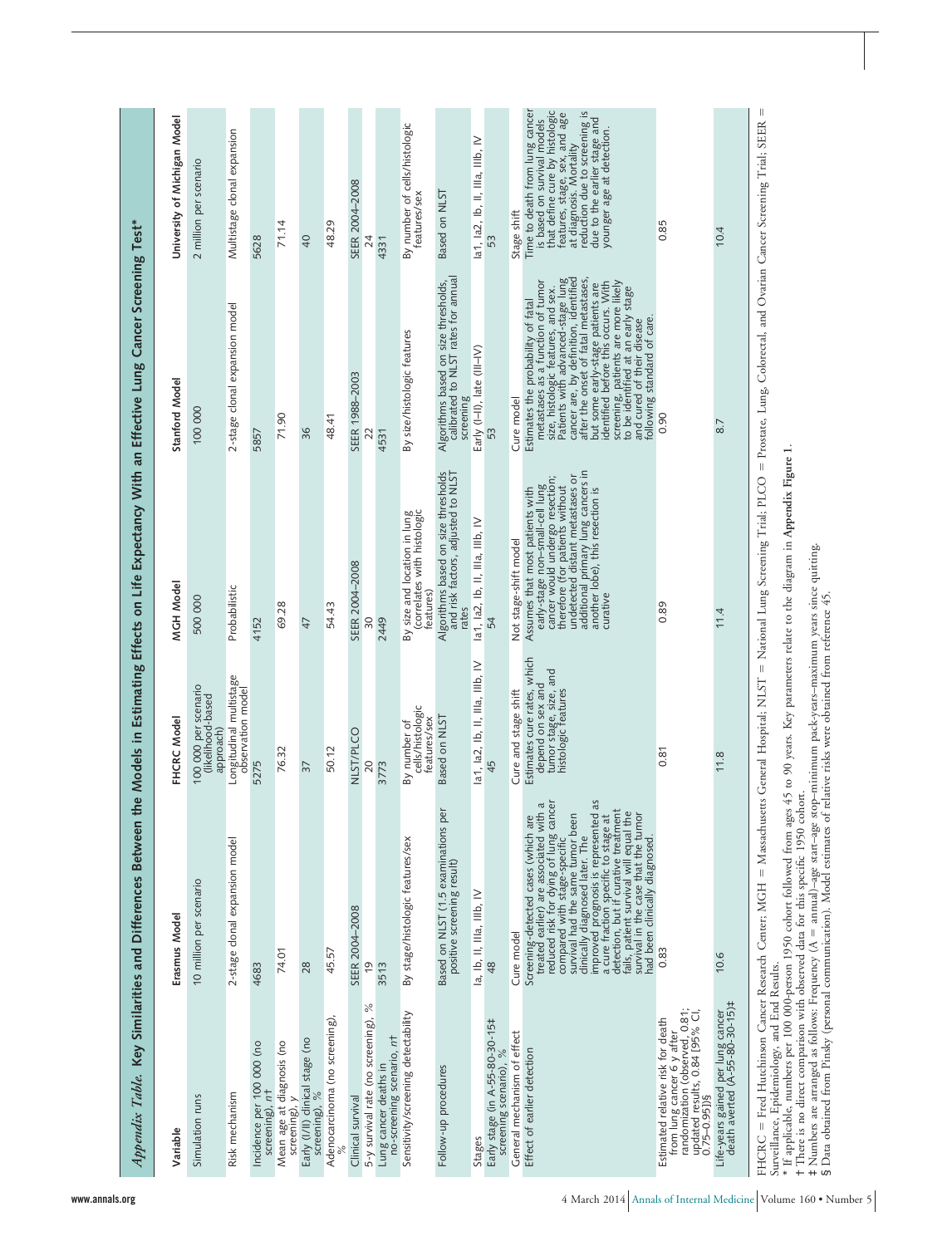*Appendix Figure 3.* **Twenty-seven screening scenarios in order of increasing number of CT examinations needed, with the relative increase in screening examinations and lung cancer deaths averted (compared with the prior scenario), and the average number of lung cancer deaths averted in each scenario, for a 100 000-person 1950 cohort followed from ages 45 to 90 years.**